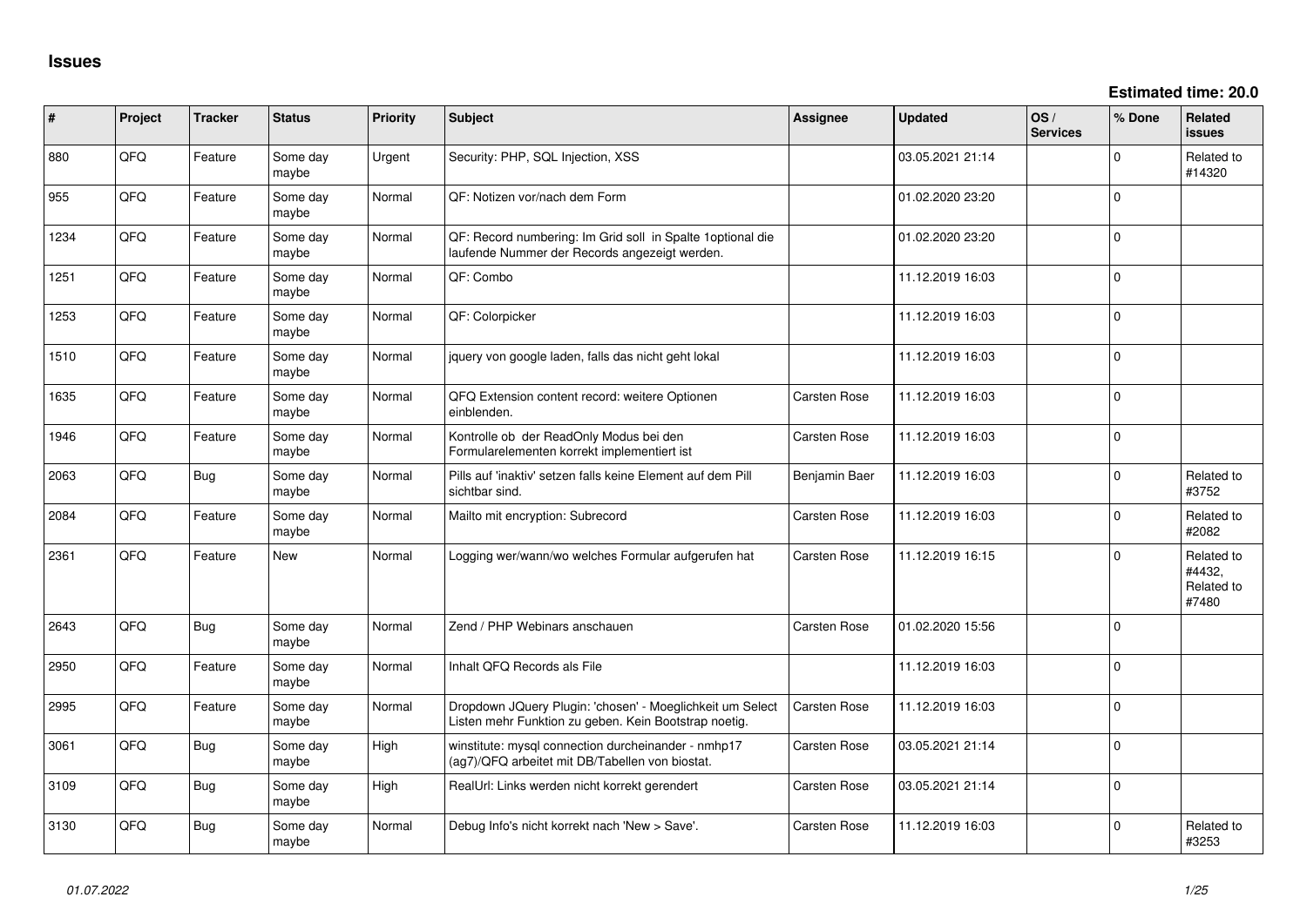| $\vert$ # | Project | <b>Tracker</b> | <b>Status</b>     | <b>Priority</b> | <b>Subject</b>                                                                                                                | Assignee            | <b>Updated</b>   | OS/<br><b>Services</b> | % Done      | Related<br><b>issues</b>                    |
|-----------|---------|----------------|-------------------|-----------------|-------------------------------------------------------------------------------------------------------------------------------|---------------------|------------------|------------------------|-------------|---------------------------------------------|
| 3216      | QFQ     | Feature        | Some day<br>maybe | Normal          | dynamic update für checkbox label2                                                                                            | Carsten Rose        | 11.12.2019 16:03 |                        | $\Omega$    | Related to<br>#2081                         |
| 3267      | QFQ     | Feature        | Some day<br>maybe | Normal          | 2 Forms auf einer Seite: real + Read only                                                                                     | Carsten Rose        | 11.12.2019 16:03 |                        | $\Omega$    |                                             |
| 3273      | QFQ     | Feature        | Some day<br>maybe | Low             | Dirty Flag in Form                                                                                                            | Carsten Rose        | 11.12.2019 16:02 |                        | $\Omega$    |                                             |
| 3285      | QFQ     | Feature        | Some day<br>maybe | Normal          | Zeichenlimit pro Feld: textarea / editor                                                                                      | Carsten Rose        | 11.12.2019 16:02 |                        | $\Omega$    |                                             |
| 3291      | QFQ     | Feature        | Some day<br>maybe | Normal          | AutoCron websiteToken                                                                                                         | Carsten Rose        | 11.12.2019 16:02 |                        | $\Omega$    | Related to<br>#4250                         |
| 3331      | QFQ     | Feature        | Some day<br>maybe | Normal          | Default Tooltip fuer _page? Links: mit Form und Record ID                                                                     | Carsten Rose        | 11.12.2019 16:02 |                        | $\Omega$    |                                             |
| 3332      | QFQ     | Feature        | Some day<br>maybe | Normal          | Uploads: Thumbnails, Details zum hochgeladenen File                                                                           | Carsten Rose        | 11.12.2019 16:02 |                        | $\Omega$    | Related to<br>#3264,<br>Related to<br>#5333 |
| 3349      | QFQ     | Bug            | Some day<br>maybe | Normal          | config.qfq.ini: a) vertraegt keine '=' im Value (z.B. Passwort),<br>b) Values sollten in ticks einschliessbar sein (spaces, ) | <b>Carsten Rose</b> | 11.12.2019 16:02 |                        | $\mathbf 0$ |                                             |
| 3350      | QFQ     | Feature        | Some day<br>maybe | Normal          | FormEditor: Hilfetext hinter 'checktype'                                                                                      | <b>Carsten Rose</b> | 11.12.2019 16:02 |                        | $\mathbf 0$ |                                             |
| 3385      | QFQ     | Feature        | Some day<br>maybe | Normal          | templateGroup: insert/update/delete non primary records                                                                       | <b>Carsten Rose</b> | 11.12.2019 16:02 |                        | $\Omega$    |                                             |
| 3415      | QFQ     | Feature        | Some day<br>maybe | Normal          | FE Login Box Templatefile                                                                                                     | Benjamin Baer       | 11.12.2019 16:02 |                        | $\Omega$    |                                             |
| 3432      | QFQ     | Feature        | <b>New</b>        | Normal          | subrecord: dynamicUpdate                                                                                                      | Carsten Rose        | 11.06.2020 21:10 |                        | $\Omega$    | Related to<br>#5691                         |
| 3457      | QFQ     | Feature        | Some day<br>maybe | Normal          | LDAP: concat multi values to one single entry                                                                                 | Carsten Rose        | 11.12.2019 16:02 |                        | $\Omega$    |                                             |
| 3458      | QFQ     | Feature        | Some day<br>maybe | Normal          | Display 'Edit Form Element'-Checkbox on form: should<br>depend on FE Group                                                    | Carsten Rose        | 11.12.2019 16:02 |                        | $\Omega$    | Related to<br>#3447                         |
| 3495      | QFQ     | Feature        | Some day<br>maybe | Normal          | Predifined Parameter werden nicht in '+' (add new record)<br>SIP gerendert.                                                   |                     | 11.12.2019 16:02 |                        | $\Omega$    |                                             |
| 3504      | QFQ     | Feature        | <b>New</b>        | Normal          | Logging: welche Action FEs werden wann wie ausgefuehrt                                                                        | Carsten Rose        | 01.02.2020 23:21 |                        | $\Omega$    | Related to<br>#5458,<br>Related to<br>#4092 |
| 3537      | QFQ     | Feature        | Some day<br>maybe | Low             | SHOW COLUMNS FROM tableName - Extend '{{!'<br>definition                                                                      | <b>Carsten Rose</b> | 11.12.2019 16:02 |                        | $\Omega$    |                                             |
| 3547      | QFQ     | Bug            | New               | Normal          | FE of type 'note' causes writing of empty fields.                                                                             | <b>Carsten Rose</b> | 01.02.2020 23:21 |                        | $\mathbf 0$ |                                             |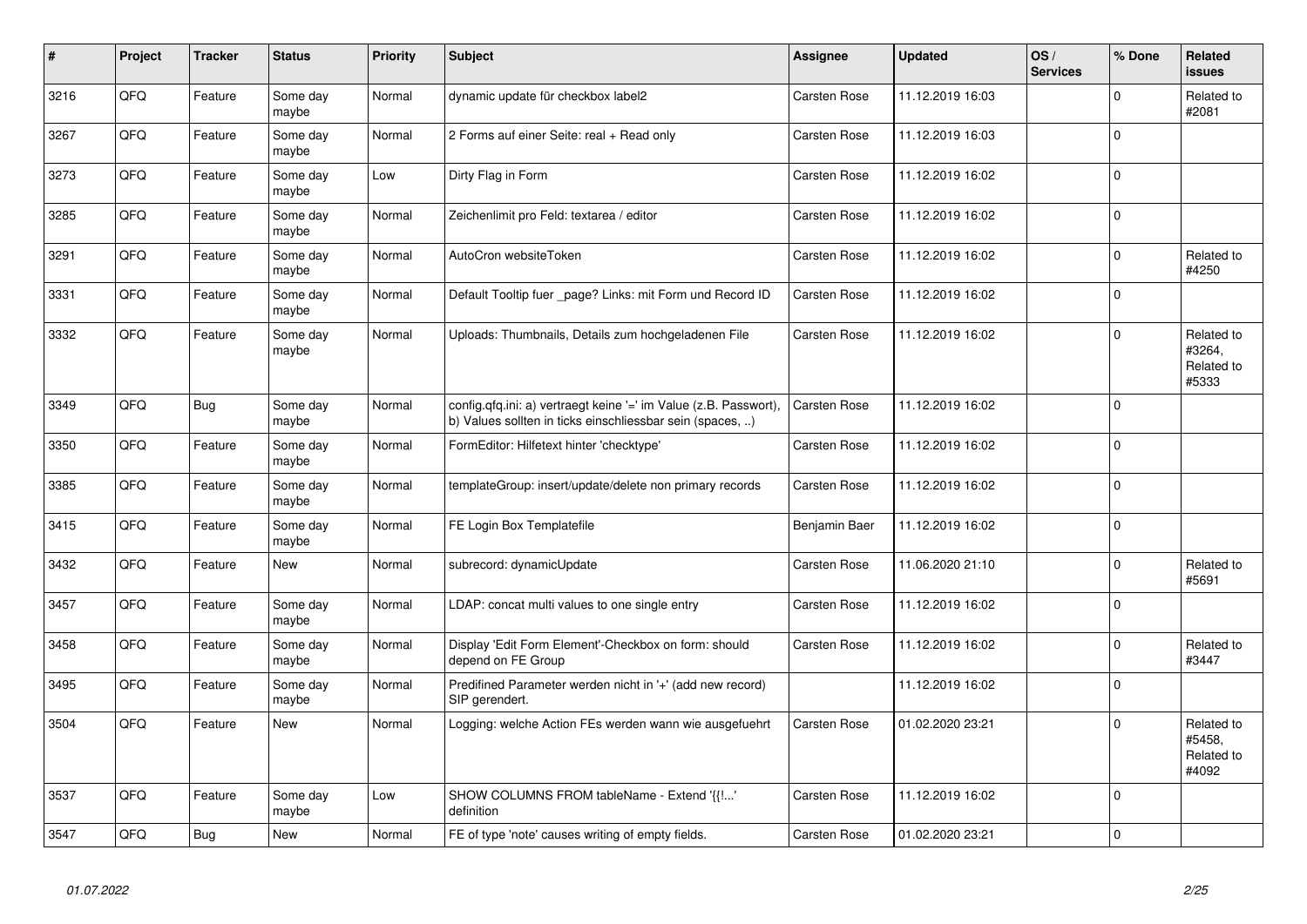| #    | Project | <b>Tracker</b> | <b>Status</b>     | <b>Priority</b> | <b>Subject</b>                                                                                                                               | <b>Assignee</b>     | <b>Updated</b>   | OS/<br><b>Services</b> | % Done   | Related<br><b>issues</b> |
|------|---------|----------------|-------------------|-----------------|----------------------------------------------------------------------------------------------------------------------------------------------|---------------------|------------------|------------------------|----------|--------------------------|
| 3567 | QFQ     | Feature        | Some day<br>maybe | Low             | 'Save', 'Close', 'New' als FormElement                                                                                                       |                     | 11.12.2019 16:02 |                        | $\Omega$ |                          |
| 3570 | QFQ     | Bug            | Some day<br>maybe | High            | Formular mit prmitnew permitEdit=Always wird nicht<br>aufgerufen (ist leer)                                                                  | Carsten Rose        | 03.05.2021 21:14 |                        | $\Omega$ |                          |
| 3588 | QFQ     | Bug            | Some day<br>maybe | Normal          | templateGroup: versteckte Elemente werden weiterhin<br>gespeichert.                                                                          | Carsten Rose        | 11.12.2019 16:02 |                        | $\Omega$ |                          |
| 3617 | QFQ     | Feature        | Some day<br>maybe | Normal          | Load javascripts at bottom                                                                                                                   |                     | 11.12.2019 16:02 |                        | $\Omega$ |                          |
| 3646 | QFQ     | Feature        | Some day<br>maybe | Normal          | Moeglichkeit HTML Tags in Reports auszugeben (zu<br>enkodieren: htmlspecialchars)                                                            |                     | 11.12.2019 16:02 |                        | $\Omega$ | Related to<br>#14320     |
| 3666 | QFQ     | Feature        | Some day<br>maybe | Normal          | a) Performance Messung: mysql_real_escape_string() im<br>Vergleich zu str replace(), b) doppeltes Aufrufen von<br>mysql_real_escape_string() | <b>Carsten Rose</b> | 11.12.2019 16:02 |                        | $\Omega$ |                          |
| 3677 | QFQ     | Feature        | Some day<br>maybe | Normal          | wkhtmltopdf: FE User access prohibited, if client IP changes<br><b>\$TYPO3 CONF VARS[FE][lockIP]</b>                                         | <b>Carsten Rose</b> | 11.12.2019 16:02 |                        | $\Omega$ |                          |
| 3682 | QFQ     | Bug            | Some day<br>maybe | Normal          | Dynamic update: Radio buttons                                                                                                                | Carsten Rose        | 11.12.2019 16:02 |                        | $\Omega$ |                          |
| 3692 | QFQ     | Feature        | Some day<br>maybe | Normal          | QFQ Webseite                                                                                                                                 | Benjamin Baer       | 11.12.2019 16:02 |                        | $\Omega$ | Related to<br>#5033      |
| 3708 | QFQ     | Feature        | Some day<br>maybe | Normal          | Form: input - 'specialchars', 'none'  gewisse tags erlauben,<br>andere verbieten                                                             | Carsten Rose        | 11.12.2019 16:02 |                        | $\Omega$ | Related to<br>#14320     |
| 3727 | QFQ     | Feature        | <b>New</b>        | High            | Security: Session Hijacking erschweren                                                                                                       | Carsten Rose        | 03.05.2021 21:14 |                        | $\Omega$ |                          |
| 3750 | QFQ     | Bug            | Some day<br>maybe | Normal          | FE in a row: if one violates check, all are red                                                                                              | <b>Carsten Rose</b> | 11.12.2019 16:03 |                        | $\Omega$ |                          |
| 3782 | QFQ     | Bug            | Priorize          | Normal          | Bei fehlerhafter Eingabe (z.B. Datum) sollte das erwartete<br>Format angezeigt werden                                                        | <b>Carsten Rose</b> | 01.02.2020 10:13 |                        | $\Omega$ |                          |
| 3811 | QFQ     | <b>Bug</b>     | Some day<br>maybe | Normal          | Dynamic Update: extraButtonInfo - Text aktualisieren                                                                                         | Carsten Rose        | 11.12.2019 16:03 |                        | $\Omega$ | Related to<br>#11517     |
| 3848 | QFQ     | Feature        | Some day<br>maybe | High            | Antivirus check fuer Upload files in qfq?                                                                                                    | Carsten Rose        | 03.05.2021 21:14 |                        | $\Omega$ | Related to<br>#4131      |
| 3864 | QFQ     | Feature        | <b>New</b>        | Normal          | Encrypt / decrypt field                                                                                                                      | Enis Nuredini       | 30.06.2022 16:29 |                        | $\Omega$ |                          |
| 3867 | QFQ     | Feature        | Priorize          | Normal          | Readonly Formular: Template Groups add/delete<br>ausbeldnen                                                                                  | Carsten Rose        | 05.05.2021 22:12 |                        | $\Omega$ |                          |
| 3877 | QFQ     | Feature        | Some day<br>maybe | Normal          | FormEditor: die Felder die aktuell nicht gebraucht werden<br>nur auf readonly/disabled setzen (nicht ausblenden > das<br>irritiert.          | Carsten Rose        | 11.12.2019 16:03 |                        | $\Omega$ |                          |
| 3878 | QFQ     | Feature        | Some day<br>maybe | Normal          | Form 'FormElement': Spalte 'name' typeAhead mit<br>Spaltennamen der Primarytable.                                                            |                     | 11.12.2019 16:03 |                        | $\Omega$ |                          |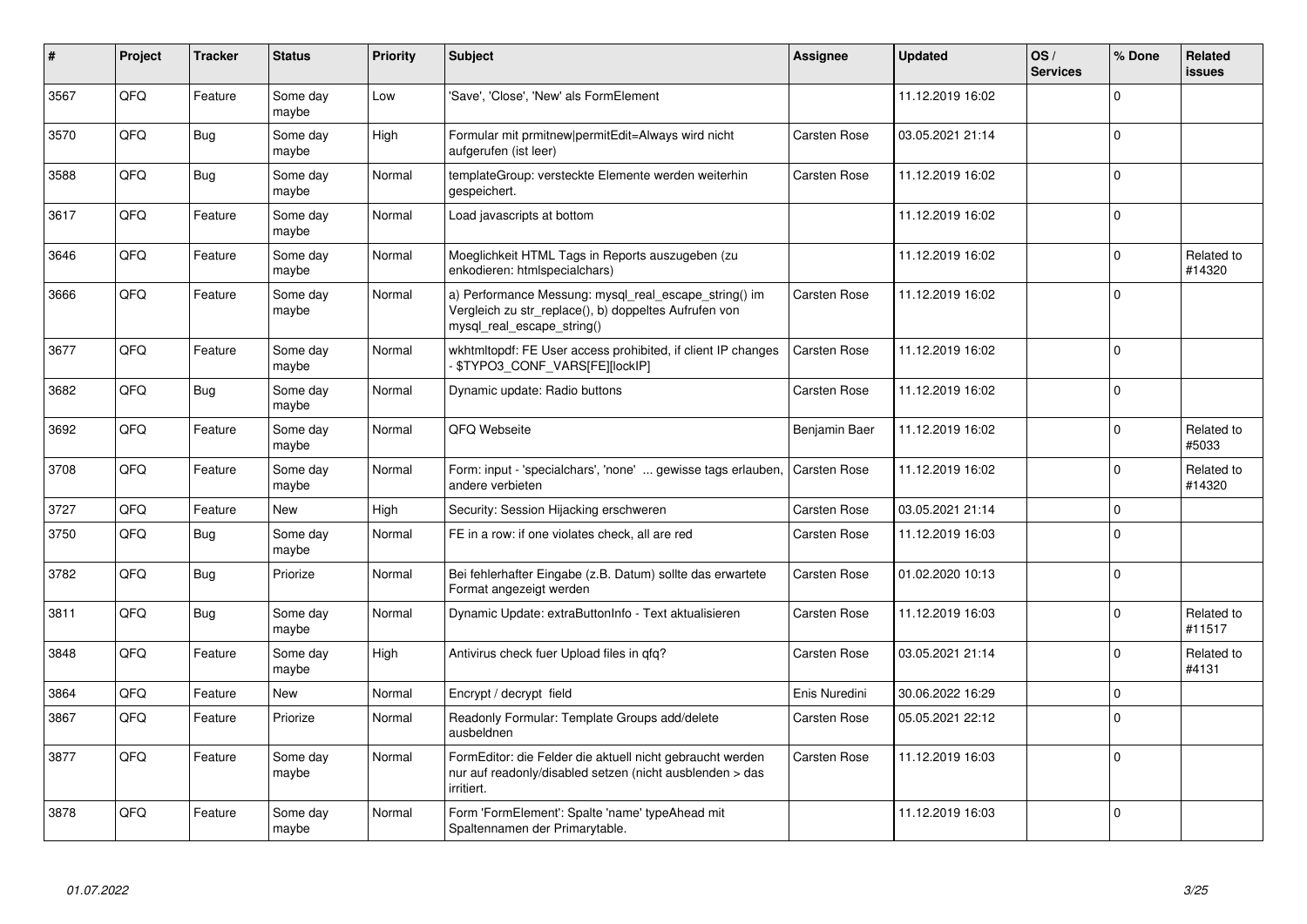| #    | Project | <b>Tracker</b> | <b>Status</b>     | <b>Priority</b> | <b>Subject</b>                                                                                                                                           | <b>Assignee</b>     | <b>Updated</b>   | OS/<br><b>Services</b> | % Done       | Related<br><b>issues</b>                    |
|------|---------|----------------|-------------------|-----------------|----------------------------------------------------------------------------------------------------------------------------------------------------------|---------------------|------------------|------------------------|--------------|---------------------------------------------|
| 3879 | QFQ     | Feature        | Some day<br>maybe | Normal          | Form 'FormElement': Beim Feld 'name' rechts in der Notiz<br>einen Link einblenden - a) aktuelle Definition anzeigen, b)<br>Spalte in der Tabelle anlegen |                     | 11.12.2019 16:03 |                        | $\Omega$     |                                             |
| 3880 | QFQ     | Feature        | Some day<br>maybe | Normal          | Form 'Form': anlegen einer Tabelle                                                                                                                       |                     | 14.01.2021 10:12 |                        | $\Omega$     |                                             |
| 3882 | QFQ     | Bug            | Some day<br>maybe | Normal          | templateGroup: disable 'add' if limit is reached - funktioniert<br>nicht wenn bereits records existierten                                                | Carsten Rose        | 11.12.2019 16:03 |                        | $\Omega$     |                                             |
| 3895 | QFQ     | Bug            | Some day<br>maybe | Normal          | typeahead pedantic: on lehrkredit Idap webpass - if only one<br>person is in dropdown, such person can't be selected                                     | <b>Carsten Rose</b> | 11.12.2019 16:03 |                        | $\Omega$     |                                             |
| 3900 | QFQ     | Feature        | Some day<br>maybe | Normal          | Extend documentation of 'Copy / Paste'                                                                                                                   | <b>Carsten Rose</b> | 11.12.2019 16:03 |                        | $\Omega$     | Related to<br>#3899                         |
| 3905 | QFQ     | Feature        | Some day<br>maybe | Normal          | Documentation: Best Practice anhand eines Online<br>Bewerbungstools                                                                                      | <b>Carsten Rose</b> | 11.12.2019 16:03 |                        | $\Omega$     |                                             |
| 3941 | QFQ     | Feature        | Some day<br>maybe | Normal          | sqlAfter: es sollten mehrere moeglich sein                                                                                                               | <b>Carsten Rose</b> | 11.12.2019 16:03 |                        | $\Omega$     | Related to<br>#3942                         |
| 3942 | QFQ     | Feature        | Some day<br>maybe | Normal          | Action Elemente: neu generierte IDs via FE weitergeben                                                                                                   | <b>Carsten Rose</b> | 11.12.2019 16:03 |                        | <sup>0</sup> | Related to<br>#3941                         |
| 3947 | QFQ     | Feature        | Some day<br>maybe | Normal          | Attack detectect: logout current user                                                                                                                    | <b>Carsten Rose</b> | 11.12.2019 16:03 |                        | $\Omega$     | Related to<br>#5458,<br>Related to<br>#6299 |
| 3967 | QFQ     | Feature        | Some day<br>maybe | High            | Report: Checkbox, Radio, Dropdown, Input welches ohne<br>Submit funktioniert - 'Inline-Form'                                                             | <b>Carsten Rose</b> | 03.05.2021 21:14 |                        | $\Omega$     |                                             |
| 3990 | QFQ     | Feature        | Some day<br>maybe | High            | custom class definition: add space automatically                                                                                                         | <b>Carsten Rose</b> | 03.05.2021 21:14 |                        | $\Omega$     |                                             |
| 3991 | QFQ     | Feature        | Some day<br>maybe | Normal          | report: Columnname '_skipWrap' skips 'fbeg', 'fend'                                                                                                      | <b>Carsten Rose</b> | 11.12.2019 16:03 |                        | $\mathbf 0$  |                                             |
| 4008 | QFQ     | Bug            | Some day<br>maybe | Normal          | FormElemen.type=sendmail: wrong 'TO' if 'real<br>name <rea@mail.to>' is used</rea@mail.to>                                                               | <b>Carsten Rose</b> | 11.12.2019 16:03 |                        | $\mathbf 0$  |                                             |
| 4018 | QFQ     | Feature        | <b>New</b>        | Normal          | typeahead: long query parameter / answer triggers 'Attack<br>detected' and purges current SIP storage.                                                   | Carsten Rose        | 29.06.2022 22:46 |                        | 0            | Related to<br>#9077                         |
| 4023 | QFQ     | Feature        | New               | Normal          | prepared statements - FE action: salveld, sqllnsert,<br>sqlUpdate, sqlDelete, sqlBefore, sqlAfter                                                        | <b>Carsten Rose</b> | 11.12.2019 16:15 |                        | $\Omega$     |                                             |
| 4026 | QFQ     | Feature        | Some day<br>maybe | Normal          | sqlLog.sql: log number of FE.id                                                                                                                          | Carsten Rose        | 11.12.2019 16:03 |                        | $\pmb{0}$    | Related to<br>#5458                         |
| 4027 | QFQ     | Feature        | Some day<br>maybe | Normal          | Missing: orange 'check' / 'bullet'                                                                                                                       |                     | 11.12.2019 16:03 |                        | $\mathbf 0$  |                                             |
| 4050 | QFQ     | Feature        | New               | Normal          | sql.log: 1) FormElement ID which causes a specific action,<br>2) Result in the same row.                                                                 | <b>Carsten Rose</b> | 15.04.2020 11:35 |                        | 0            | Related to<br>#5458                         |
| 4082 | QFQ     | Feature        | New               | Normal          | Dynamic Update: modeSql - useful default                                                                                                                 | Carsten Rose        | 01.02.2020 23:22 |                        | $\mathbf 0$  |                                             |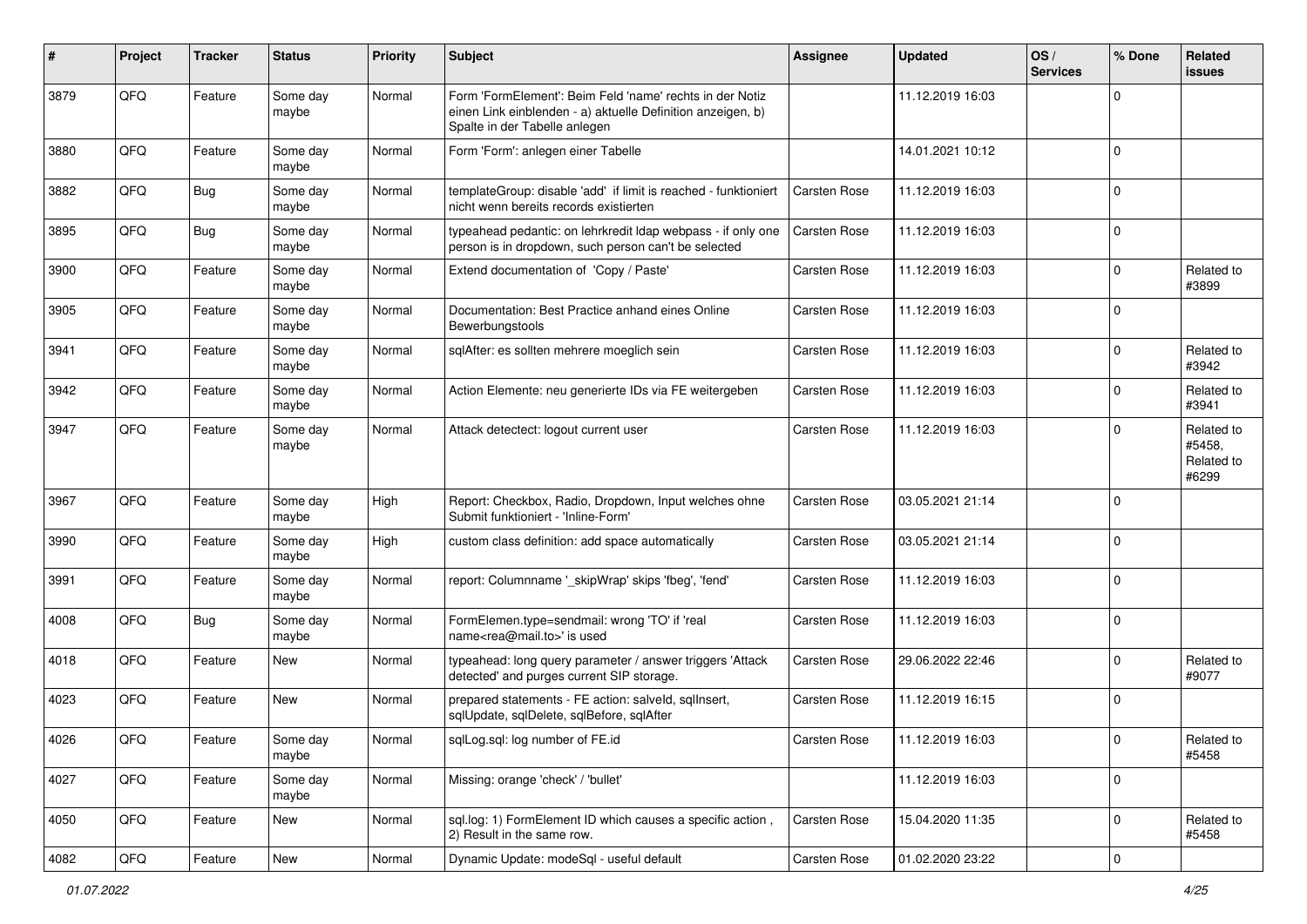| ∦    | Project    | <b>Tracker</b> | <b>Status</b>     | Priority | <b>Subject</b>                                                                                                                                           | Assignee            | <b>Updated</b>   | OS/<br><b>Services</b> | % Done      | Related<br><b>issues</b>                    |
|------|------------|----------------|-------------------|----------|----------------------------------------------------------------------------------------------------------------------------------------------------------|---------------------|------------------|------------------------|-------------|---------------------------------------------|
| 4092 | QFQ        | Bug            | Some day<br>maybe | Normal   | 1) Logging verbessern wann welches FE warum ausgefuehrt<br>wird, 2) Documentation: Best Practice Template Group                                          | <b>Carsten Rose</b> | 01.02.2020 23:19 |                        | $\Omega$    | Related to<br>#3504                         |
| 4122 | QFQ        | Bug            | Some day<br>maybe | Normal   | file: Render Mode hat keinen Effekt                                                                                                                      |                     | 11.12.2019 16:03 |                        | $\Omega$    |                                             |
| 4138 | QFQ        | Bug            | Some day<br>maybe | Normal   | style fehlt                                                                                                                                              |                     | 11.12.2019 16:03 |                        | $\mathbf 0$ |                                             |
| 4194 | QFQ        | Feature        | In Progress       | Normal   | Bootstrap 4 ist jetzt offiziel                                                                                                                           |                     | 03.05.2021 20:47 |                        | $\Omega$    | Related to<br>#10114                        |
| 4197 | QFQ        | Feature        | Some day<br>maybe | Normal   | Unit Test fuer JSON Stream von QuickFormQuery.php ><br>doForm()                                                                                          | <b>Carsten Rose</b> | 11.12.2019 16:03 |                        | $\Omega$    |                                             |
| 4250 | QFQ        | Feature        | <b>New</b>        | Normal   | AutoCron in QFQ via PHP                                                                                                                                  | <b>Carsten Rose</b> | 01.02.2020 23:21 |                        | $\Omega$    | Related to<br>#3292.<br>Related to<br>#3291 |
| 4258 | QFQ        | Feature        | Some day<br>maybe | High     | System Defaults: Forms                                                                                                                                   | <b>Carsten Rose</b> | 03.05.2021 21:14 |                        | $\Omega$    |                                             |
| 4259 | QFQ        | Feature        | Some day<br>maybe | Normal   | Instant trigger a cron job                                                                                                                               | <b>Carsten Rose</b> | 11.12.2019 16:03 |                        | $\mathbf 0$ |                                             |
| 4279 | QFQ        | Bug            | Some day<br>maybe | High     | config.linkVars lost                                                                                                                                     | <b>Carsten Rose</b> | 03.05.2021 21:14 |                        | $\Omega$    |                                             |
| 4293 | QFQ        | Bug            | Some day<br>maybe | Normal   | Download broken if token 'd:' is missing - but no error<br>message                                                                                       | <b>Carsten Rose</b> | 11.12.2019 16:03 |                        | $\Omega$    | Related to<br>#7514                         |
| 4328 | <b>OFO</b> | Bug            | Some day<br>maybe | Normal   | Error Message: Show FE name/number on problems in FE                                                                                                     | <b>Carsten Rose</b> | 01.02.2020 23:20 |                        | $\Omega$    |                                             |
| 4330 | QFQ        | Feature        | Some day<br>maybe | Normal   | Error Message: report missing {{ / }} in sqlUpdate, sqlInsert,<br>sqlDelete, sqlAfter, sqlBefore in FE action elements.                                  | <b>Carsten Rose</b> | 01.02.2020 23:20 |                        | $\mathbf 0$ |                                             |
| 4343 | QFQ        | Feature        | Some day<br>maybe | Normal   | Link: Classifier to add 'attributes'                                                                                                                     | Carsten Rose        | 01.02.2020 23:20 |                        | $\Omega$    | Related to<br>#14077                        |
| 4349 | QFQ        | Feature        | Some day<br>maybe | Normal   | link download: downloaded external URL to<br>deliver/concatenate - check mimetipe and handle it correctly                                                | Carsten Rose        | 11.12.2019 16:02 |                        | $\Omega$    |                                             |
| 4365 | QFQ        | Feature        | Some day<br>maybe | Normal   | Multi Language: new way of config                                                                                                                        | <b>Carsten Rose</b> | 01.02.2020 23:20 |                        | $\Omega$    |                                             |
| 4398 | QFQ        | Bug            | Some day<br>maybe | Normal   | Typeahead: mouse click in a prefilled input opens a single<br>item dropdown with the current value - click on it seems to<br>set the value, not the key. | Benjamin Baer       | 01.02.2020 23:20 |                        | $\Omega$    | Related to<br>#4457                         |
| 4413 | QFQ        | Feature        | <b>New</b>        | Normal   | fieldset: show/hidden, modeSql, dynamicUpdate                                                                                                            | <b>Carsten Rose</b> | 09.02.2022 15:19 |                        | $\Omega$    |                                             |
| 4420 | QFQ        | Feature        | Some day<br>maybe | Normal   | Client: Local Storage - store the changes of a form, local in<br>the browser.                                                                            | Benjamin Baer       | 11.12.2019 16:02 |                        | $\mathbf 0$ |                                             |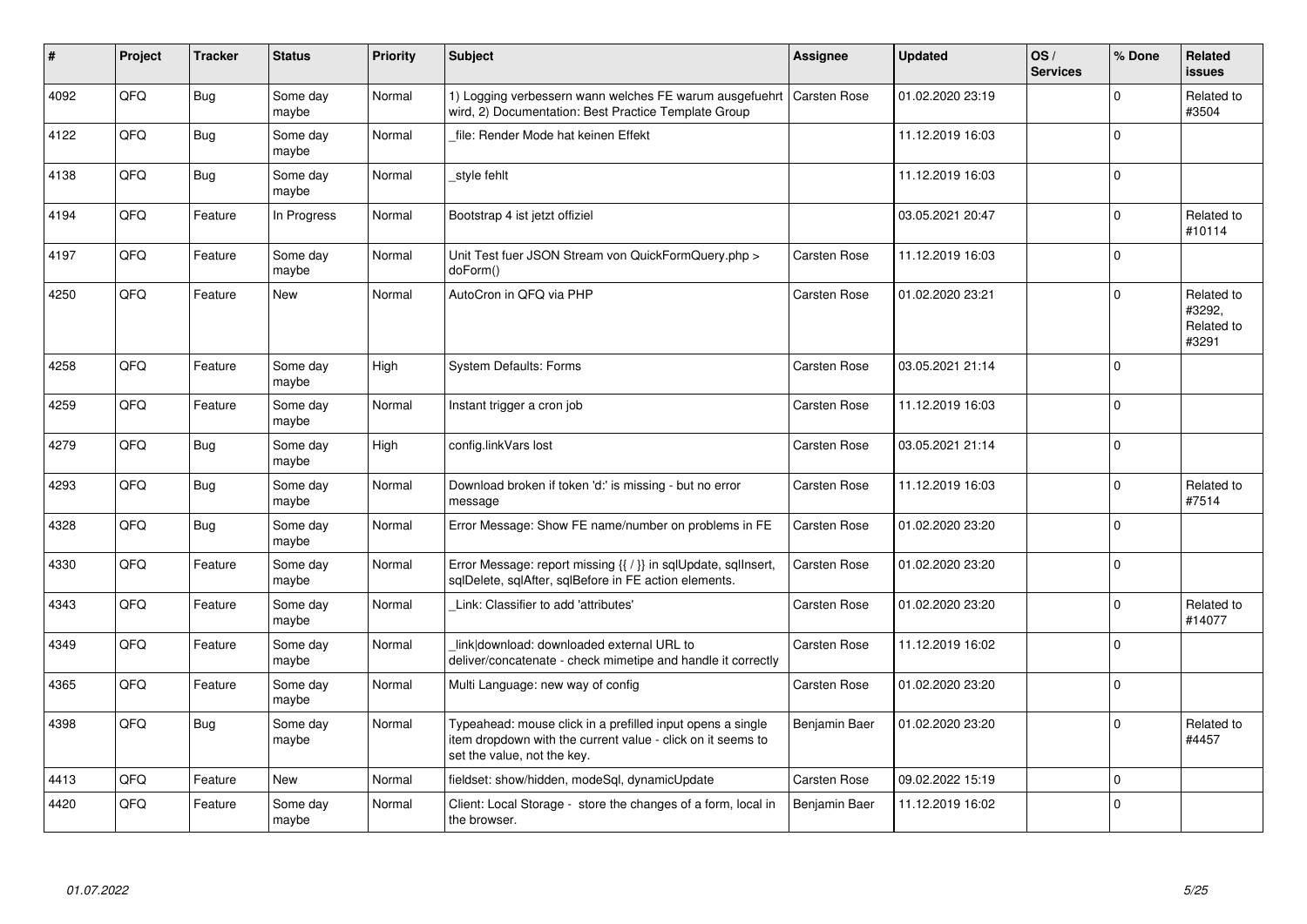| ∦    | Project | <b>Tracker</b> | <b>Status</b>     | <b>Priority</b> | <b>Subject</b>                                                                                         | Assignee            | <b>Updated</b>   | OS/<br><b>Services</b> | % Done      | Related<br><b>issues</b>                    |
|------|---------|----------------|-------------------|-----------------|--------------------------------------------------------------------------------------------------------|---------------------|------------------|------------------------|-------------|---------------------------------------------|
| 4433 | QFQ     | Feature        | Some day<br>maybe | Normal          | Log when SIP will be destroyed by QFQ for any (security)<br>reason                                     |                     | 01.02.2020 23:20 |                        | $\mathbf 0$ | Related to<br>#4432,<br>Related to<br>#5458 |
| 4435 | QFQ     | Feature        | Some day<br>maybe | Normal          | Report: striptags - specify allowed tags                                                               |                     | 01.02.2020 23:20 |                        | $\mathbf 0$ |                                             |
| 4439 | QFQ     | Feature        | Some day<br>maybe | Normal          | Log: report all actions fired by an FE Element, incl. the<br>original directive (slaveld, sqllnsert, ) |                     | 01.02.2020 23:20 |                        | $\mathsf 0$ | Related to<br>#4432.<br>Related to<br>#5458 |
| 4440 | QFQ     | Feature        | Some day<br>maybe | Normal          | Manual.rst: explain how to. expand PHP Session to 4h                                                   |                     | 11.12.2019 16:02 |                        | $\mathbf 0$ |                                             |
| 4441 | QFQ     | <b>Bug</b>     | Some day<br>maybe | Normal          | \$ SERVER Vars sollten nur aus dem Store genommen<br>werden - Code entsprechend anpassen.              |                     | 11.12.2019 16:02 |                        | $\pmb{0}$   |                                             |
| 4442 | QFQ     | Feature        | Some day<br>maybe | Normal          | Special Column Name: _link - new symbol G (Glyph) to<br>choose any available symbol                    |                     | 11.12.2019 16:02 |                        | $\mathbf 0$ |                                             |
| 4443 | QFQ     | Feature        | Some day<br>maybe | Normal          | Form: multiple secondary tables                                                                        |                     | 01.02.2020 23:20 |                        | $\mathbf 0$ |                                             |
| 4444 | QFQ     | Feature        | Some day<br>maybe | Normal          | FE.type=upload: detect mime type                                                                       |                     | 11.12.2019 16:02 |                        | $\mathbf 0$ | Related to<br>#4303                         |
| 4445 | QFQ     | Feature        | Some day<br>maybe | Normal          | template group: Option to simulate fieldset                                                            |                     | 28.06.2021 14:11 |                        | $\mathbf 0$ |                                             |
| 4446 | QFQ     | Feature        | Some day<br>maybe | Normal          | New FE get same feldContainerId as last modifed FE                                                     |                     | 01.02.2020 23:20 |                        | $\mathbf 0$ |                                             |
| 4454 | QFQ     | <b>Bug</b>     | Some day<br>maybe | Normal          | Required Elements: multiple elements in a row - whole row<br>marked if only one input is empty.        | Benjamin Baer       | 01.02.2020 23:20 |                        | $\mathbf 0$ |                                             |
| 4457 | QFQ     | <b>Bug</b>     | Priorize          | Normal          | typeahead: pressing return to select an item, saves the form<br>and closes the form.                   | Benjamin Baer       | 03.01.2022 08:01 |                        | $\Omega$    | Related to<br>#4398                         |
| 4528 | QFQ     | Bug            | Some day<br>maybe | Normal          | extraButtonLock mit SQLAhead Bug                                                                       | <b>Carsten Rose</b> | 01.02.2020 23:19 |                        | $\mathbf 0$ |                                             |
| 4536 | QFQ     | Feature        | Some day<br>maybe | Normal          | FE upload: problem with delete if mutliple uploads an<br>FE.name="                                     |                     | 01.02.2020 23:20 |                        | $\mathsf 0$ |                                             |
| 4546 | QFQ     | Bug            | Some day<br>maybe | Normal          | NH: SIP storage is destroyed                                                                           |                     | 01.02.2020 23:20 |                        | $\Omega$    |                                             |
| 4549 | QFQ     | Bug            | Some day<br>maybe | Normal          | TemplateGroups: FE.type SELECT loose selected value<br>after save                                      | <b>Carsten Rose</b> | 01.02.2020 23:20 |                        | $\mathbf 0$ | Related to<br>#4548,<br>Related to<br>#4771 |
| 4551 | QFQ     | Feature        | Some day<br>maybe | Normal          | Set 'pills' via dynamicUpdate to show/hide/disabled                                                    |                     | 01.02.2020 23:20 |                        | $\mathbf 0$ | Related to<br>#3752                         |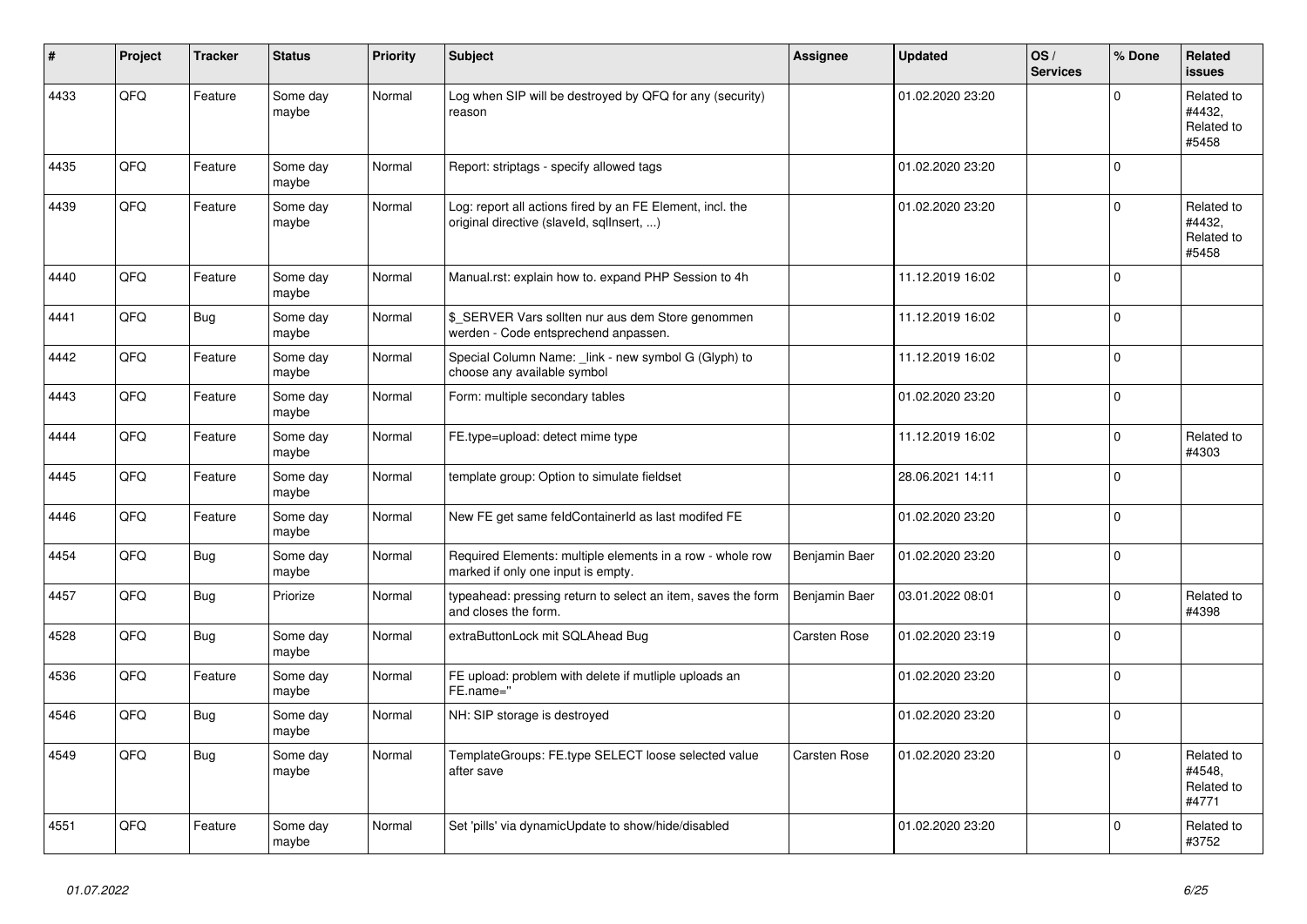| #    | Project | <b>Tracker</b> | <b>Status</b>     | <b>Priority</b> | Subject                                                                                                                                                       | Assignee            | <b>Updated</b>   | OS/<br><b>Services</b> | % Done      | Related<br>issues                              |
|------|---------|----------------|-------------------|-----------------|---------------------------------------------------------------------------------------------------------------------------------------------------------------|---------------------|------------------|------------------------|-------------|------------------------------------------------|
| 4583 | QFQ     | <b>Bug</b>     | Some day<br>maybe | Normal          | Dynamic Update bei TypeAhead Feldern                                                                                                                          | Carsten Rose        | 01.02.2020 23:19 |                        | $\Omega$    |                                                |
| 4606 | QFQ     | Feature        | Some day<br>maybe | Normal          | link: qualifier to render bootstrap button                                                                                                                    | <b>Carsten Rose</b> | 01.02.2020 23:19 |                        | $\Omega$    |                                                |
| 4626 | QFQ     | Feature        | Some day<br>maybe | Normal          | Mobile View: 'classBody=qfq-form-right' makes no sense                                                                                                        |                     | 01.02.2020 23:20 |                        | $\Omega$    |                                                |
| 4627 | QFQ     | Feature        | Some day<br>maybe | Normal          | dbupdate: all tables - check 'create', 'modified' if it is possible<br>to change to default 'CURRENT_TIMESTAMP' and modified<br>'ON UPDATE CURRENT_TIMESTAMP' |                     | 01.02.2020 23:20 |                        | $\Omega$    |                                                |
| 4640 | QFQ     | Feature        | Some day<br>maybe | Normal          | Rename System Forms                                                                                                                                           |                     | 01.02.2020 23:20 |                        | $\mathbf 0$ |                                                |
| 4650 | QFQ     | Feature        | Some day<br>maybe | Normal          | Convert html to doc/rtf                                                                                                                                       | Carsten Rose        | 01.02.2020 23:20 |                        | $\mathbf 0$ | Related to<br>#10704                           |
| 4651 | QFQ     | Bug            | Some day<br>maybe | Normal          | 'Loading document" Modal wird angezeigt bei uzhcd type=2<br>Ansicht                                                                                           | <b>Carsten Rose</b> | 01.02.2020 23:20 |                        | $\Omega$    |                                                |
| 4652 | QFQ     | Feature        | Some day<br>maybe | Normal          | UZH CD: Weiterleitung auf benutzerdefinierte 403/404 Seite                                                                                                    | <b>Carsten Rose</b> | 01.02.2020 23:20 |                        | $\Omega$    |                                                |
| 4659 | QFQ     | Bug            | Some day<br>maybe | Normal          | infoButtonExtra                                                                                                                                               | <b>Carsten Rose</b> | 01.02.2020 23:20 |                        | $\mathbf 0$ |                                                |
| 4719 | QFQ     | Feature        | Some day<br>maybe | Normal          | Custom Message in Client in case of 'Browser tab close,<br>modification will be lost'                                                                         |                     | 01.02.2020 23:20 |                        | 0           |                                                |
| 4756 | QFQ     | Bug            | New               | Normal          | Form dirty even nothing changes                                                                                                                               | Carsten Rose        | 11.12.2019 16:16 |                        | $\mathbf 0$ |                                                |
| 4757 | QFQ     | Feature        | Some day<br>maybe | Normal          | Test subrecord: download links ok? Links ok?                                                                                                                  | Carsten Rose        | 01.02.2020 23:20 |                        | $\Omega$    |                                                |
| 4771 | QFQ     | Bug            | Some day<br>maybe | Normal          | qfq: select-down-values empty after save (edit-form for<br>program administrators)                                                                            | <b>Carsten Rose</b> | 01.02.2020 23:20 |                        | $\Omega$    | Related to<br>#4549, Has<br>duplicate<br>#4282 |
| 4816 | QFQ     | Feature        | Some day<br>maybe | Normal          | Templates for QFQ Reports (Tables, Radios, )                                                                                                                  |                     | 01.02.2020 23:20 |                        | $\Omega$    |                                                |
| 4839 | QFQ     | Feature        | Some day<br>maybe | Normal          | qfq-handle in <head> Abschnitt</head>                                                                                                                         | Carsten Rose        | 11.12.2019 16:02 |                        | $\Omega$    |                                                |
| 4869 | QFQ     | Feature        | Some day<br>maybe | Normal          | Dynamic Update (show, hide, readonly?, required?) for<br><b>Template Group Elements</b>                                                                       | <b>Carsten Rose</b> | 01.02.2020 23:19 |                        | $\Omega$    | Related to<br>#4865                            |
| 4872 | QFQ     | Feature        | Some day<br>maybe | Normal          | Fields of Typo3 page available in STORE_TYPO3                                                                                                                 | Carsten Rose        | 01.02.2020 23:19 |                        | $\mathbf 0$ |                                                |
| 4956 | QFQ     | Feature        | Some day<br>maybe | Normal          | Sendmail: Benutzerdefinierte Headers                                                                                                                          | Carsten Rose        | 11.12.2019 16:02 |                        | 0           |                                                |
| 4974 | QFQ     | Feature        | Some day<br>maybe | Normal          | Long polling - inform all listening clients of changes                                                                                                        |                     | 11.12.2019 16:02 |                        | 0           |                                                |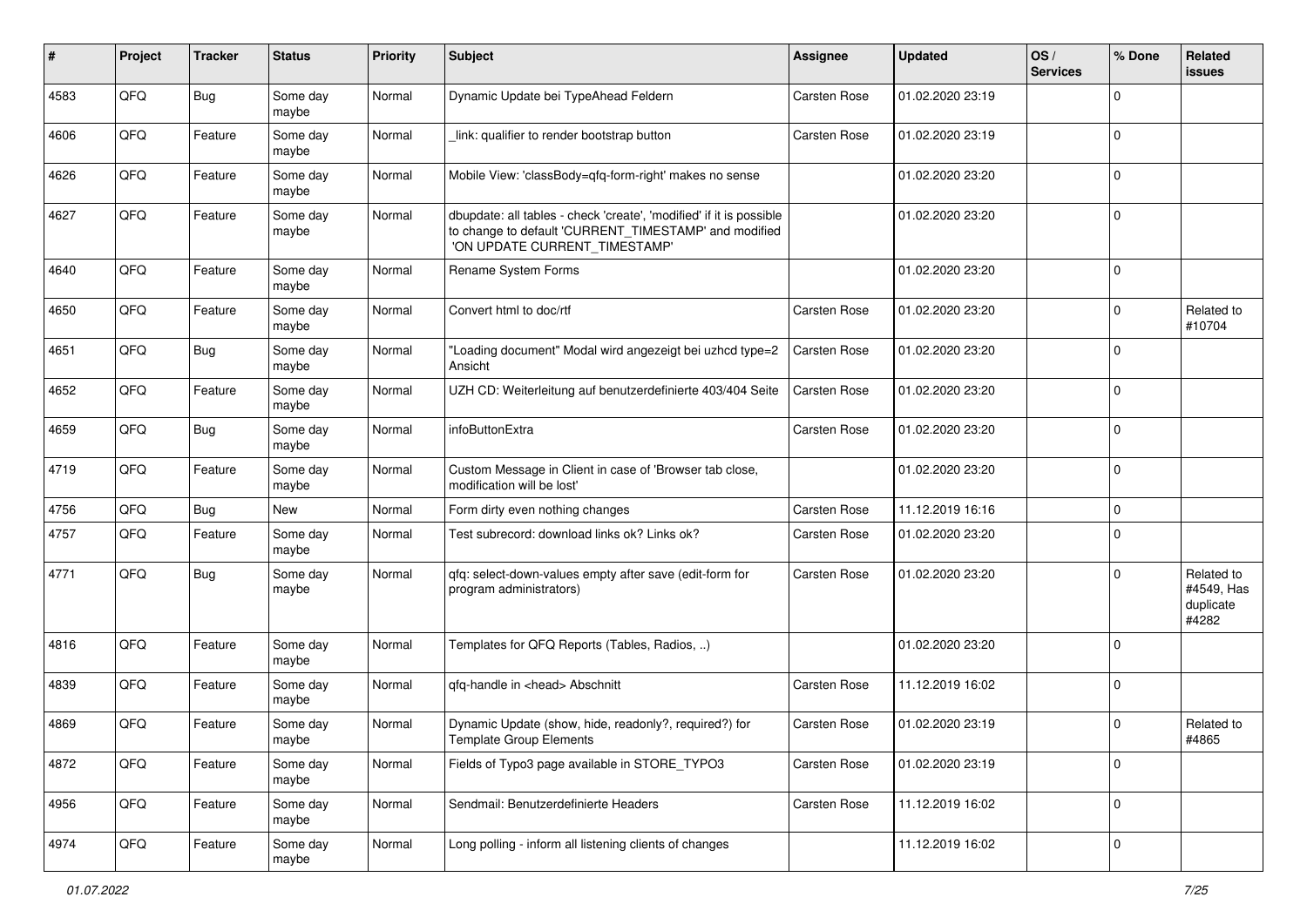| #    | Project | <b>Tracker</b> | <b>Status</b>     | <b>Priority</b> | <b>Subject</b>                                                                                                       | <b>Assignee</b>     | Updated          | OS/<br><b>Services</b> | % Done      | Related<br>issues                           |
|------|---------|----------------|-------------------|-----------------|----------------------------------------------------------------------------------------------------------------------|---------------------|------------------|------------------------|-------------|---------------------------------------------|
| 5021 | QFQ     | Bug            | Some day<br>maybe | Normal          | FE.typ=extra - during save displays error 'datum2' already<br>filled in STORE_SIP - the value is stored nevertheless | <b>Carsten Rose</b> | 01.02.2020 23:19 |                        | $\Omega$    | Related to<br>#3875                         |
| 5024 | QFQ     | Feature        | Some day<br>maybe | Normal          | Fabric: Generate PDF with edits                                                                                      | Benjamin Baer       | 01.02.2020 23:20 |                        | $\Omega$    | Related to<br>#10704                        |
| 5129 | QFQ     | Feature        | Some day<br>maybe | Normal          | Reports: SQL fuer x Achse und y Achse                                                                                |                     | 11.12.2019 16:02 |                        | $\Omega$    |                                             |
| 5131 | QFQ     | Feature        | New               | Normal          | Activate Spin Gear ('wait/busy' indicator) via LINK attribute                                                        | <b>Carsten Rose</b> | 01.02.2020 23:21 |                        | $\mathbf 0$ |                                             |
| 5132 | QFQ     | Feature        | Some day<br>maybe | Normal          | Error Message sendmail missing attachment: more details                                                              | <b>Carsten Rose</b> | 01.02.2020 23:19 |                        | $\Omega$    |                                             |
| 5160 | QFQ     | Feature        | Some day<br>maybe | Normal          | QFQ collaborative / together.js, ShareJS, y-js, collaborative,                                                       |                     | 11.12.2019 16:02 |                        | $\mathbf 0$ |                                             |
| 5221 | QFQ     | Bug            | <b>New</b>        | High            | Download Dialog: Bleibt stehen in FF wenn Datei<br>automatisch gespeichert wird.                                     | <b>Carsten Rose</b> | 03.05.2021 21:14 |                        | $\mathbf 0$ |                                             |
| 5305 | QFQ     | Bug            | New               | Normal          | Upload FormElement: nicht disabled by readonly Form                                                                  | <b>Carsten Rose</b> | 16.06.2021 13:43 |                        | $\Omega$    | Related to<br>#9347,<br>Related to<br>#9834 |
| 5342 | QFQ     | Feature        | Some day<br>maybe | Normal          | link - with HTML Attributes                                                                                          |                     | 01.02.2020 23:20 |                        | $\Omega$    | Related to<br>#14077                        |
| 5345 | QFQ     | Feature        | <b>New</b>        | Normal          | Report: UPDATE / INSERT / DELETE statements should<br>trigger subqueries, depending on the result.                   | <b>Carsten Rose</b> | 27.05.2020 16:11 |                        | $\mathbf 0$ |                                             |
| 5366 | QFQ     | Feature        | Priorize          | Normal          | Saving with keyboard shortcuts                                                                                       | Benjamin Baer       | 21.03.2022 09:47 |                        | 0           |                                             |
| 5389 | QFQ     | Feature        | Some day<br>maybe | Normal          | QFQ Design: Multline label / note                                                                                    | Benjamin Baer       | 01.02.2020 23:19 |                        | $\Omega$    |                                             |
| 5428 | QFQ     | Feature        | Some day<br>maybe | Normal          | secure thumbnail: late render on access.                                                                             | <b>Carsten Rose</b> | 01.02.2020 23:20 |                        | $\Omega$    |                                             |
| 5452 | QFQ     | Feature        | Some day<br>maybe | Normal          | Thumbnails from PDF: bad quality                                                                                     |                     | 01.02.2020 23:20 |                        | $\Omega$    |                                             |
| 5455 | QFQ     | Feature        | Some day<br>maybe | Normal          | Mail Redirects grld abhaengig                                                                                        |                     | 01.02.2020 23:20 |                        | $\mathbf 0$ |                                             |
| 5459 | QFQ     | Bug            | <b>New</b>        | High            | Multi DB: spread system tables between 'QFQ' and<br>'Data'-DB                                                        | <b>Carsten Rose</b> | 03.05.2021 21:14 |                        | $\Omega$    | Related to<br>#4720                         |
| 5480 | QFQ     | Feature        | Some day<br>maybe | Normal          | QFQ: Dokumentation mit Screenshots versehen                                                                          | <b>Carsten Rose</b> | 01.02.2020 23:20 |                        | $\Omega$    | Related to<br>#9879                         |
| 5548 | QFQ     | Feature        | Some day<br>maybe | Normal          | 801 Textfiles/Scriptfiles als Thumbnail                                                                              | Carsten Rose        | 07.03.2022 16:26 |                        | $\mathbf 0$ |                                             |
| 5557 | QFG     | <b>Bug</b>     | Some day<br>maybe | Normal          | Form load: STORE_RECORD filled, but should be empty                                                                  | Carsten Rose        | 01.02.2020 23:19 |                        | $\mathbf 0$ |                                             |
| 5559 | QFQ     | Bug            | New               | Normal          | FE.type = Upload: 'accept' might contain variables                                                                   | Carsten Rose        | 11.05.2020 21:23 |                        | $\mathbf 0$ |                                             |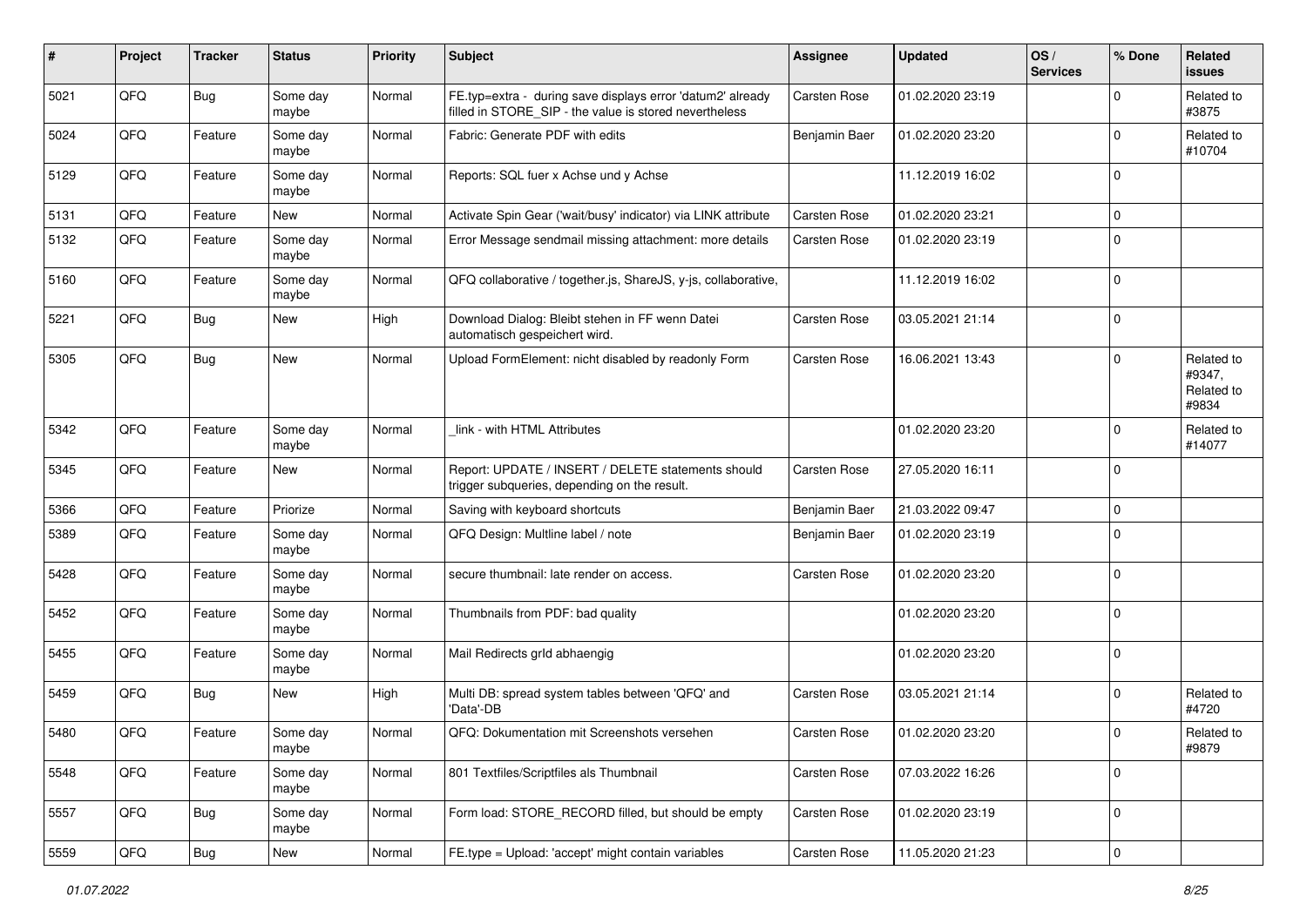| #    | Project | <b>Tracker</b> | <b>Status</b>     | <b>Priority</b> | <b>Subject</b>                                                                    | <b>Assignee</b>     | <b>Updated</b>   | OS/<br><b>Services</b> | % Done      | Related<br>issues                           |
|------|---------|----------------|-------------------|-----------------|-----------------------------------------------------------------------------------|---------------------|------------------|------------------------|-------------|---------------------------------------------|
| 5562 | QFQ     | Feature        | Priorize          | Normal          | Drag'n'Drop fuer Uploads                                                          | Benjamin Baer       | 21.03.2022 09:52 |                        | $\Omega$    | Related to<br>#9706                         |
| 5576 | QFQ     | Bug            | New               | Normal          | Using MySQL 'DROP' requires privilege - wich is not really<br>necessary.          | <b>Carsten Rose</b> | 01.02.2020 23:21 |                        | $\Omega$    |                                             |
| 5579 | QFQ     | Feature        | Some day<br>maybe | Normal          | Enhance Doc / Presentation: variable type 'link column type'                      | <b>Carsten Rose</b> | 01.02.2020 23:19 |                        | $\Omega$    |                                             |
| 5665 | QFQ     | Feature        | Some day<br>maybe | Normal          | Versuch das '{{!' nicht mehr noetig ist.                                          | <b>Carsten Rose</b> | 01.02.2020 23:20 |                        | $\Omega$    | Related to<br>#7432,<br>Related to<br>#7434 |
| 5695 | QFQ     | Feature        | In Progress       | Normal          | Multiform                                                                         | <b>Carsten Rose</b> | 02.01.2021 18:38 |                        | $\Omega$    |                                             |
| 5706 | QFQ     | Bug            | Some day<br>maybe | Normal          | upload: fileDestination needs to be sanatized                                     | <b>Carsten Rose</b> | 01.02.2020 23:19 |                        | $\Omega$    |                                             |
| 5715 | QFQ     | Feature        | New               | High            | PDF Caching                                                                       | Carsten Rose        | 03.05.2021 21:14 |                        | $\Omega$    | Related to<br>#5851,<br>Related to<br>#6357 |
| 5768 | QFQ     | Bug            | Some day<br>maybe | Normal          | '{{pageLanguage:T}}' missing if QFQ is called via api                             | <b>Carsten Rose</b> | 01.02.2020 23:19 |                        | $\mathbf 0$ |                                             |
| 5782 | QFQ     | Feature        | <b>New</b>        | Normal          | NextCloud API                                                                     | Carsten Rose        | 01.02.2020 10:02 |                        | $\mathbf 0$ |                                             |
| 5783 | QFQ     | Feature        | Some day<br>maybe | Normal          | <b>BPMN View/Edit</b>                                                             |                     | 11.12.2019 16:02 |                        | $\Omega$    |                                             |
| 5805 | QFQ     | Feature        | Some day<br>maybe | Normal          | TypeAHead SQL value instead of key stored                                         |                     | 01.02.2020 23:19 |                        | 0           | Related to<br>#5444                         |
| 5850 | QFQ     | Feature        | Some day<br>maybe | Normal          | Deployment: In QFQ Doc best practice fuer zeitgemaesses<br>Deployment beschreiben |                     | 01.02.2020 23:20 |                        | $\Omega$    |                                             |
| 5851 | QFQ     | Feature        | Some day<br>maybe | Normal          | Queue System implementieren: MQTT, RabbitMQ                                       |                     | 01.02.2020 23:20 |                        | $\Omega$    | Related to<br>#5715                         |
| 5852 | QFQ     | Feature        | Some day<br>maybe | Normal          | Logging: mail.log / sql.log - im FE anzeigen und via AJAX<br>aktualisieren        | <b>Carsten Rose</b> | 01.02.2020 23:19 |                        | $\Omega$    | Related to<br>#5885                         |
| 5877 | QFQ     | Bug            | Some day<br>maybe | Normal          | FE.type=note:bsColumn strange behaviour                                           |                     | 01.02.2020 23:19 |                        | $\Omega$    |                                             |
| 5892 | QFQ     | Feature        | Some day<br>maybe | Normal          | QFQ should use T3 API to manipulate FE GROUP<br>membership                        |                     | 01.02.2020 23:20 |                        | $\Omega$    |                                             |
| 5893 | QFQ     | Feature        | Some day<br>maybe | Normal          | Edit on double-click                                                              |                     | 01.02.2020 23:19 |                        | $\mathbf 0$ | Related to<br>#5894                         |
| 5894 | QFQ     | Feature        | Feedback          | Normal          | Typeahead in Report: show/hide rows dynamically                                   | Carsten Rose        | 18.02.2022 08:50 |                        | $\mathbf 0$ | Related to<br>#5893,<br>Related to<br>#5885 |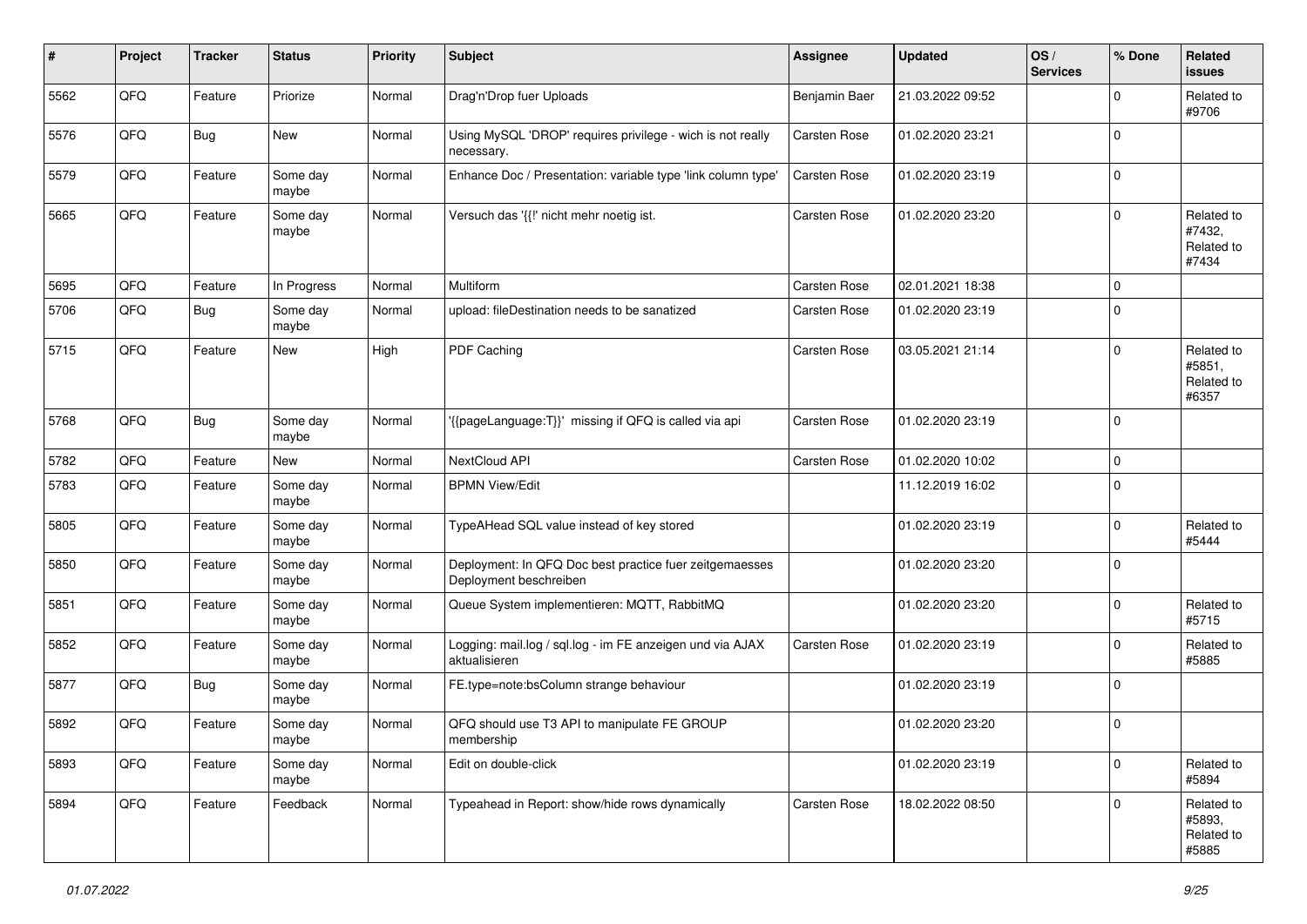| #    | Project | <b>Tracker</b> | <b>Status</b>     | <b>Priority</b> | <b>Subject</b>                                                                                        | <b>Assignee</b>     | <b>Updated</b>   | OS/<br><b>Services</b> | % Done      | Related<br>issues                           |
|------|---------|----------------|-------------------|-----------------|-------------------------------------------------------------------------------------------------------|---------------------|------------------|------------------------|-------------|---------------------------------------------|
| 5895 | QFQ     | Feature        | Some day<br>maybe | Normal          | Tutorial: List of all QFQ Features                                                                    |                     | 01.02.2020 23:19 |                        | $\Omega$    |                                             |
| 5923 | QFQ     | Feature        | Some day<br>maybe | Normal          | fillStoreSystemBySqlLate                                                                              |                     | 01.02.2020 23:19 |                        | 0           |                                             |
| 5942 | QFQ     | Feature        | Priorize          | Normal          | 'L' and 'type': append to links, generate via '_link' by using 'u:'                                   | <b>Carsten Rose</b> | 01.02.2020 10:13 |                        | $\Omega$    |                                             |
| 5983 | QFQ     | Feature        | Some day<br>maybe | Normal          | Form Submit (save & update): normalize date/-time FE                                                  | <b>Carsten Rose</b> | 01.02.2020 23:19 |                        | 0           |                                             |
| 5991 | QFQ     | Bug            | Some day<br>maybe | Normal          | URLs with ' ' or long parameter are problematic                                                       | <b>Carsten Rose</b> | 01.02.2020 23:19 |                        | $\Omega$    |                                             |
| 6083 | QFQ     | Feature        | Some day<br>maybe | Normal          | Dynamic Update: Value Check via SQL                                                                   |                     | 11.12.2019 16:02 |                        | $\Omega$    |                                             |
| 6084 | QFQ     | Feature        | Some day<br>maybe | Normal          | New escape type: 'D' - convert date                                                                   |                     | 01.02.2020 23:19 |                        | $\Omega$    |                                             |
| 6116 | QFQ     | Bug            | Priorize          | High            | value of checkbox not saved                                                                           | <b>Carsten Rose</b> | 07.12.2021 17:19 |                        | 0           |                                             |
| 6140 | QFQ     | Bug            | Priorize          | Normal          | QFQ DnD Sort: Locked fields                                                                           | Benjamin Baer       | 21.03.2022 09:56 |                        | 0           |                                             |
| 6224 | QFQ     | Feature        | Priorize          | Normal          | Dynamic update: fade in/out fields                                                                    | Benjamin Baer       | 21.03.2022 09:50 |                        | $\Omega$    |                                             |
| 6250 | QFQ     | Feature        | In Progress       | Normal          | Enhance layout: a) Subrecord, b) Subrecord-Title                                                      | <b>Carsten Rose</b> | 01.02.2020 23:22 |                        | 0           | Related to<br>#5391                         |
| 6261 | QFQ     | Feature        | <b>New</b>        | Normal          | Persistent SIP                                                                                        | <b>Carsten Rose</b> | 12.06.2021 09:07 |                        | $\Omega$    | Related to<br>#10819                        |
| 6288 | QFQ     | Feature        | Some day<br>maybe | Normal          | Best Practice: Erklaeren wie man ein Formular ganz in<br>'weiss' erstellen kann                       |                     | 11.12.2019 16:02 |                        | 0           |                                             |
| 6289 | QFQ     | Feature        | New               | Normal          | Form: Log                                                                                             | <b>Carsten Rose</b> | 01.02.2020 23:21 |                        | 0           |                                             |
| 6292 | QFQ     | Feature        | New               | Normal          | Download: File speichern mit Hash aber original Filename in<br>der Datenbank vermerken fuer Downloads | Carsten Rose        | 01.02.2020 23:21 |                        | $\Omega$    |                                             |
| 6299 | QFQ     | Feature        | Some day<br>maybe | Normal          | Attack detection: log table with invalid SIP access                                                   |                     | 11.12.2019 16:02 |                        | $\Omega$    | Related to<br>#3947                         |
| 6437 | QFQ     | Feature        | <b>New</b>        | Normal          | Neuer Mode Button bei FormElementen                                                                   | <b>Carsten Rose</b> | 01.02.2020 23:21 |                        | $\Omega$    | Related to<br>#9668,<br>Blocked by<br>#9678 |
| 6462 | QFQ     | Bug            | <b>New</b>        | Normal          | File Upload: Nutzlose Fehlermeldung wenn Datei zu gross                                               | Carsten Rose        | 01.02.2020 23:21 |                        | O           | Related to<br>#6139                         |
| 6483 | QFQ     | Bug            | New               | Normal          | R Store funktioniert nicht bei 'Report Notation' im FE                                                | Carsten Rose        | 01.02.2020 23:21 |                        | 0           |                                             |
| 6515 | QFQ     | Feature        | Some day<br>maybe | Normal          | Formular: Felder dynamisch ein/ausblenden                                                             |                     | 11.12.2019 16:02 |                        | $\mathbf 0$ |                                             |
| 6566 | QFQ     | Bug            | Priorize          | Normal          | Link Function 'delete': provided parameter missing on page<br>reload                                  | Benjamin Baer       | 03.01.2022 08:08 |                        | 0           |                                             |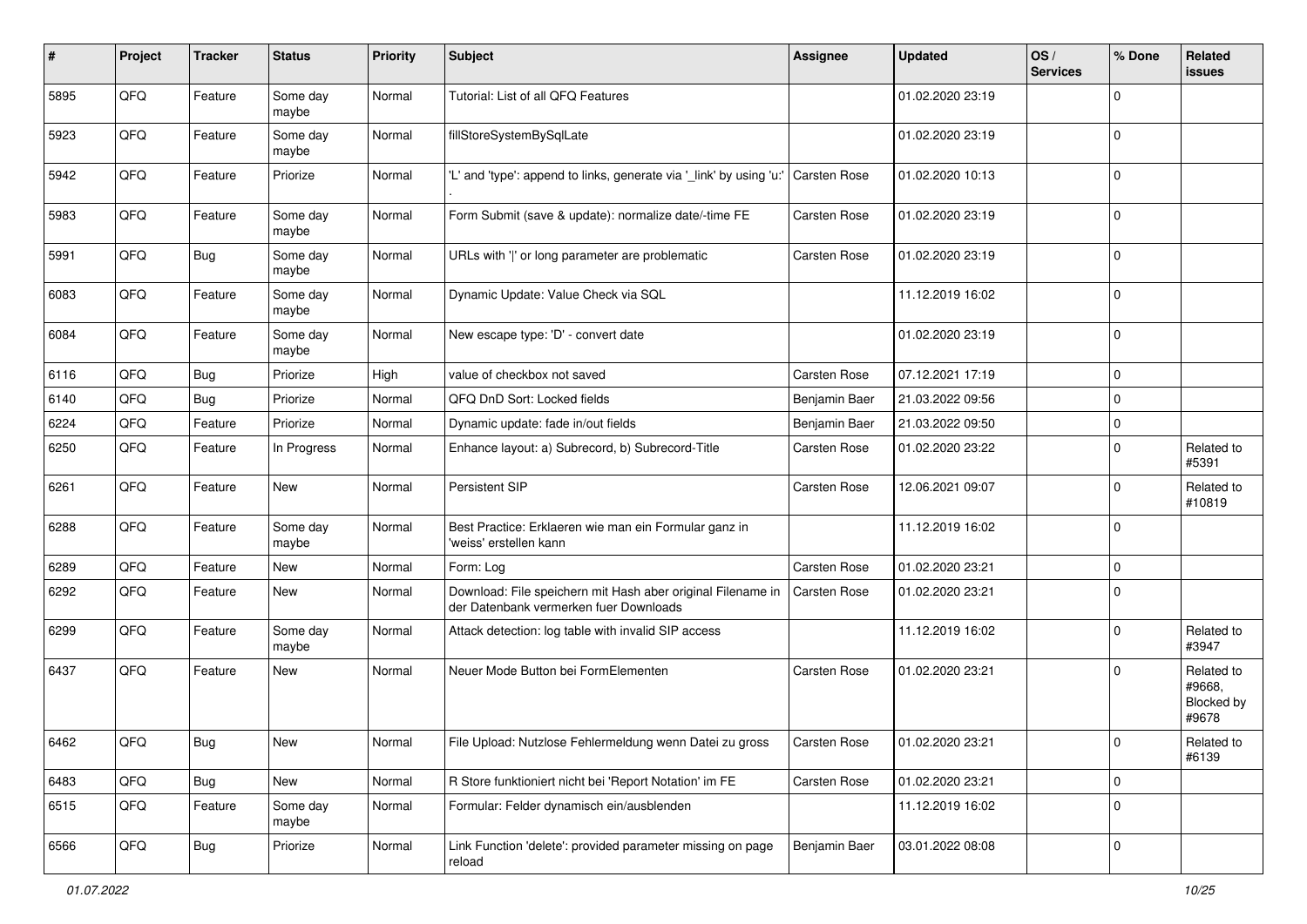| #    | Project | <b>Tracker</b> | <b>Status</b>     | <b>Priority</b> | <b>Subject</b>                                                                                                             | <b>Assignee</b>     | <b>Updated</b>   | OS/<br><b>Services</b> | % Done   | Related<br><b>issues</b> |
|------|---------|----------------|-------------------|-----------------|----------------------------------------------------------------------------------------------------------------------------|---------------------|------------------|------------------------|----------|--------------------------|
| 6574 | QFQ     | Bug            | Priorize          | Normal          | gfg.log: Fehlermeldung wurde angezeigt, aber nicht geloggt                                                                 | Carsten Rose        | 01.02.2020 10:13 |                        | $\Omega$ |                          |
| 6594 | QFQ     | Feature        | New               | Normal          | Excel: on download, check if there is a valid sip                                                                          | <b>Carsten Rose</b> | 01.02.2020 23:21 |                        | $\Omega$ |                          |
| 6602 | QFQ     | Feature        | <b>New</b>        | Normal          | Formlet: in Report auf Mausklick ein mini-form oeffnen                                                                     | Carsten Rose        | 11.12.2019 16:16 |                        | $\Omega$ |                          |
| 6677 | QFQ     | Bug            | <b>New</b>        | Normal          | Error message FE Action Element: no/wrong FE reference<br>who cause the problem.                                           | <b>Carsten Rose</b> | 01.02.2020 23:21 |                        | $\Omega$ |                          |
| 6704 | QFQ     | Feature        | Some day<br>maybe | Normal          | Upload Mode: Bilder in Notizen rechts sollen aktuellen<br>Upload repräsentieren.                                           |                     | 01.02.2020 23:19 |                        | $\Omega$ | Related to<br>#3264      |
| 6715 | QFQ     | Feature        | Some day<br>maybe | Normal          | Code-Refactoring: dbArray vereinheitlichen                                                                                 | Carsten Rose        | 11.12.2019 16:02 |                        | $\Omega$ |                          |
| 6723 | QFQ     | Feature        | <b>New</b>        | Normal          | Report QFQ Installation and Version                                                                                        | <b>Carsten Rose</b> | 12.06.2021 09:07 |                        | $\Omega$ |                          |
| 6765 | QFQ     | Feature        | <b>New</b>        | Normal          | Moeglichkeit via QFQ eigene Logs zu schreiben                                                                              | <b>Carsten Rose</b> | 01.02.2020 23:21 |                        | $\Omega$ |                          |
| 6801 | QFQ     | Feature        | Priorize          | Normal          | Fabric: Maximize / Fulllscreen                                                                                             | Benjamin Baer       | 21.03.2022 09:56 |                        | $\Omega$ |                          |
| 6855 | QFQ     | Feature        | New               | Normal          | With {{feUser:U}}!={{feUser:T}}: Save / Delete: only possible<br>with {{feUserSave:U}}='yes' and '{{feUserDelete:U}}='yes' | <b>Carsten Rose</b> | 01.02.2020 23:21 |                        | $\Omega$ |                          |
| 6870 | QFQ     | Feature        | Priorize          | Normal          | Click on '_link' triggers an API call                                                                                      | Benjamin Baer       | 03.01.2022 08:25 |                        | 0        |                          |
| 6912 | QFQ     | Bug            | <b>New</b>        | Normal          | error Message Var 'deadline' already set in SIP - in Form<br>with FE.value={{deadline:R:::{{deadlinePeriod:Y}}}}           | <b>Carsten Rose</b> | 01.02.2020 23:21 |                        | $\Omega$ |                          |
| 6970 | QFQ     | Feature        | Some day<br>maybe | Normal          | tablesorter: default fuer 'sortReset' aendern von 'Ctrl' zu 'Alt'                                                          | Benjamin Baer       | 01.02.2020 23:21 |                        | $\Omega$ |                          |
| 6972 | QFQ     | Feature        | Some day<br>maybe | Normal          | Fabric Clipboard / cross browser tab                                                                                       | Benjamin Baer       | 01.02.2020 23:21 |                        | $\Omega$ |                          |
| 6992 | QFQ     | Feature        | Some day<br>maybe | Normal          | DB exception: Syntax Highlight                                                                                             |                     | 11.12.2019 16:01 |                        | $\Omega$ | Related to<br>#5450      |
| 6998 | QFQ     | Feature        | Priorize          | Normal          | Form: with debug=on show column information as tooltip of<br>column label                                                  | <b>Carsten Rose</b> | 01.02.2020 10:13 |                        | $\Omega$ |                          |
| 7002 | QFQ     | Bug            | <b>New</b>        | Normal          | Dynamic Update: row does not disappear / appear                                                                            | <b>Carsten Rose</b> | 01.02.2020 23:22 |                        | $\Omega$ |                          |
| 7014 | QFQ     | Bug            | <b>New</b>        | Normal          | Sending invalid emails succeeds when<br>debug.redirectAllMailTo is set                                                     | <b>Carsten Rose</b> | 01.02.2020 23:21 |                        | $\Omega$ |                          |
| 7099 | QFQ     | Feature        | <b>New</b>        | Normal          | Redesign FormEditor                                                                                                        | Carsten Rose        | 01.02.2020 23:21 |                        | $\Omega$ |                          |
| 7100 | QFQ     | Feature        | Some day<br>maybe | Normal          | Download: log access, max downloads, time limit                                                                            |                     | 01.02.2020 23:19 |                        | $\Omega$ |                          |
| 7101 | QFQ     | Bug            | Some day<br>maybe | Normal          | 'form' in SIP and 'report' - breaks                                                                                        |                     | 01.02.2020 23:20 |                        | $\Omega$ |                          |
| 7102 | QFQ     | Feature        | <b>New</b>        | Normal          | Comment sign in report: '#' and '--'                                                                                       | <b>Carsten Rose</b> | 01.02.2020 23:21 |                        | 0        |                          |
| 7104 | QFQ     | Feature        | Some day<br>maybe | Normal          | Manual: hint about escaping if '\r' appears in mail body                                                                   |                     | 11.12.2019 16:01 |                        | $\Omega$ |                          |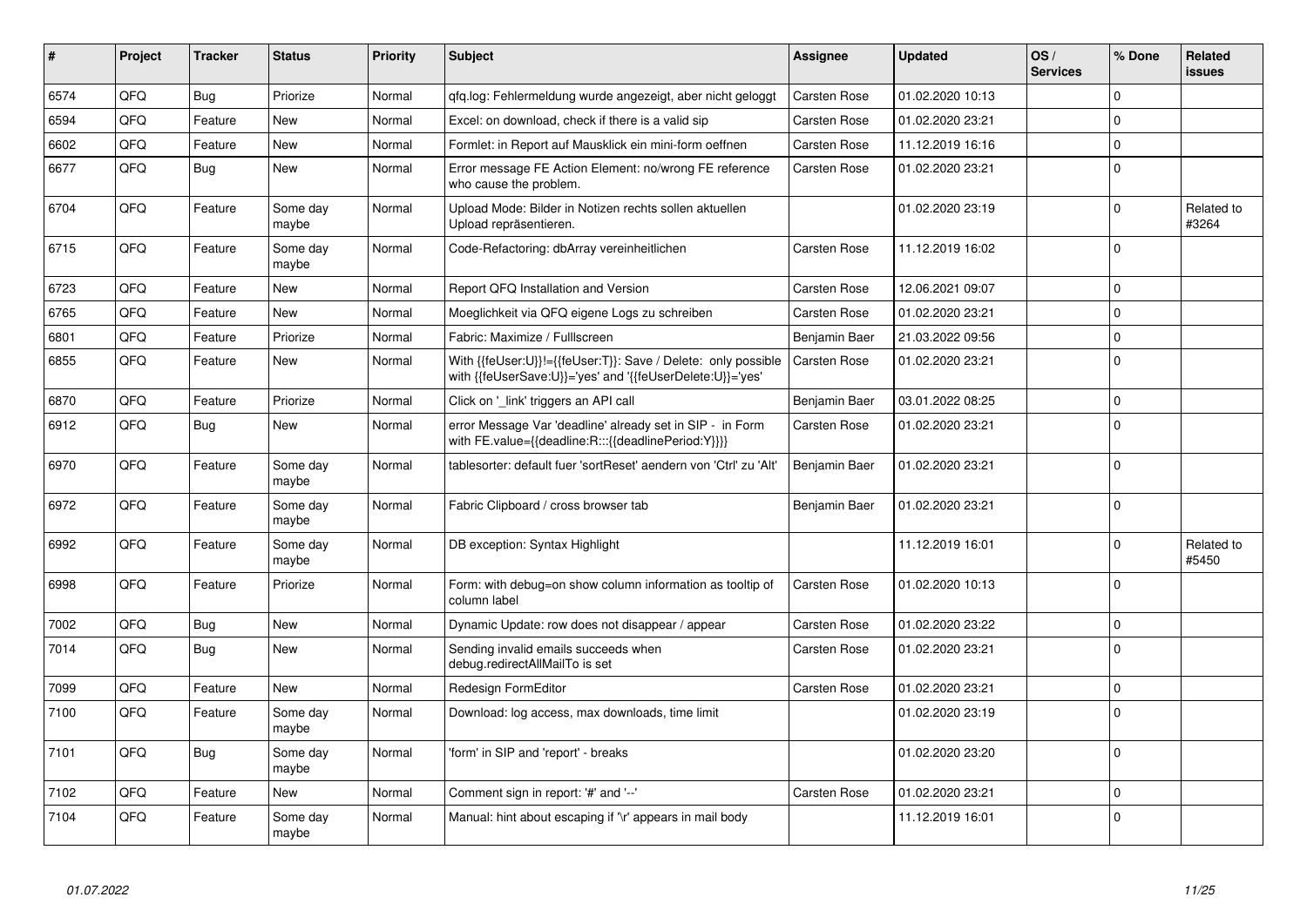| #    | Project | <b>Tracker</b> | <b>Status</b>     | <b>Priority</b> | <b>Subject</b>                                                                                 | <b>Assignee</b>     | <b>Updated</b>   | OS/<br><b>Services</b> | % Done   | Related<br>issues         |
|------|---------|----------------|-------------------|-----------------|------------------------------------------------------------------------------------------------|---------------------|------------------|------------------------|----------|---------------------------|
| 7105 | QFQ     | Feature        | Some day<br>maybe | Normal          | Beispiel wie man in einer zweiten Tabelle speichert.                                           |                     | 11.12.2019 16:01 |                        | $\Omega$ |                           |
| 7106 | QFQ     | Feature        | Some day<br>maybe | Normal          | Beispiel Nummerierung von Rows in Report                                                       |                     | 11.12.2019 16:01 |                        | $\Omega$ |                           |
| 7107 | QFQ     | Feature        | Some day<br>maybe | Normal          | Showcase Registration Tool: Anmeldung / Administration :<br>Liste Anmeldungen / Emaileinaldung | <b>Carsten Rose</b> | 11.12.2019 16:01 |                        | $\Omega$ |                           |
| 7108 | QFQ     | Feature        | Some day<br>maybe | Normal          | QFQ Wrap Elements                                                                              |                     | 11.12.2019 16:01 |                        | $\Omega$ |                           |
| 7109 | QFQ     | Feature        | <b>New</b>        | Normal          | Dynamic Updates: row/element hide                                                              | <b>Carsten Rose</b> | 01.02.2020 23:22 |                        | $\Omega$ | Has<br>duplicate<br>#4081 |
| 7119 | QFQ     | Feature        | New               | Normal          | Upload: scaleDownWidth, scaleDownHeight                                                        | Carsten Rose        | 01.02.2020 23:21 |                        | $\Omega$ |                           |
| 7175 | QFQ     | Feature        | New               | Normal          | Upload: md5 hash as filename                                                                   | Carsten Rose        | 01.02.2020 23:21 |                        | $\Omega$ |                           |
| 7217 | QFQ     | Feature        | Priorize          | Normal          | Download: notice User if `_sip=?` is missing                                                   | <b>Carsten Rose</b> | 01.02.2020 10:13 |                        | $\Omega$ |                           |
| 7219 | QFQ     | Bug            | <b>New</b>        | Normal          | typeSheadSql / typeAheadSqlPrefetch: change to curly<br>braces                                 | <b>Carsten Rose</b> | 01.02.2020 23:21 |                        | 0        |                           |
| 7229 | QFQ     | Feature        | Some day<br>maybe | Normal          | New FormElement.type: Button                                                                   |                     | 01.02.2021 12:32 |                        | $\Omega$ |                           |
| 7239 | QFQ     | Feature        | New               | Normal          | TinyMCE: html tag whitelist                                                                    | Carsten Rose        | 01.02.2020 23:21 |                        | $\Omega$ | Related to<br>#14320      |
| 7261 | QFQ     | Bug            | <b>New</b>        | Normal          | Report pathFilename for user without path, only the filename                                   | <b>Carsten Rose</b> | 01.02.2020 23:21 |                        | $\Omega$ |                           |
| 7278 | QFQ     | Feature        | Some day<br>maybe | Normal          | Form: Wert vordefinieren der immer gesetzt wird                                                |                     | 02.05.2021 09:27 |                        | $\Omega$ |                           |
| 7280 | QFQ     | Feature        | <b>New</b>        | Normal          | recently used table                                                                            | Carsten Rose        | 01.02.2020 23:21 |                        | 0        |                           |
| 7281 | QFQ     | Bug            | Some day<br>maybe | Normal          | Subrecords: on large screen separator line too short                                           |                     | 01.02.2020 23:19 |                        | $\Omega$ |                           |
| 7290 | QFQ     | Feature        | Priorize          | Normal          | FormEditor: title as textarea if LEN(title)>60                                                 | <b>Carsten Rose</b> | 01.02.2020 10:13 |                        | $\Omega$ | Blocked by<br>#7682       |
| 7336 | QFQ     | Feature        | Some day<br>maybe | Normal          | PDF Upload: disallow PDFs with specific Meta information                                       | <b>Carsten Rose</b> | 11.12.2019 16:01 |                        | $\Omega$ |                           |
| 7342 | QFQ     | Feature        | New               | Normal          | add content = hide this                                                                        | Carsten Rose        | 01.02.2020 23:21 |                        | 0        |                           |
| 7402 | QFQ     | Bug            | Some day<br>maybe | Normal          | thumbnail cache: outdated picture when permission denied<br>and permission resolved.           |                     | 01.02.2020 23:20 |                        | $\Omega$ |                           |
| 7452 | QFQ     | Feature        | Some day<br>maybe | Normal          | automate deployment new QFQ version                                                            | Carsten Rose        | 16.09.2021 15:10 |                        | $\Omega$ |                           |
| 7453 | QFQ     | Feature        | Some day<br>maybe | Normal          | import / export forms QFQ                                                                      | <b>Carsten Rose</b> | 16.09.2021 15:10 |                        | $\Omega$ |                           |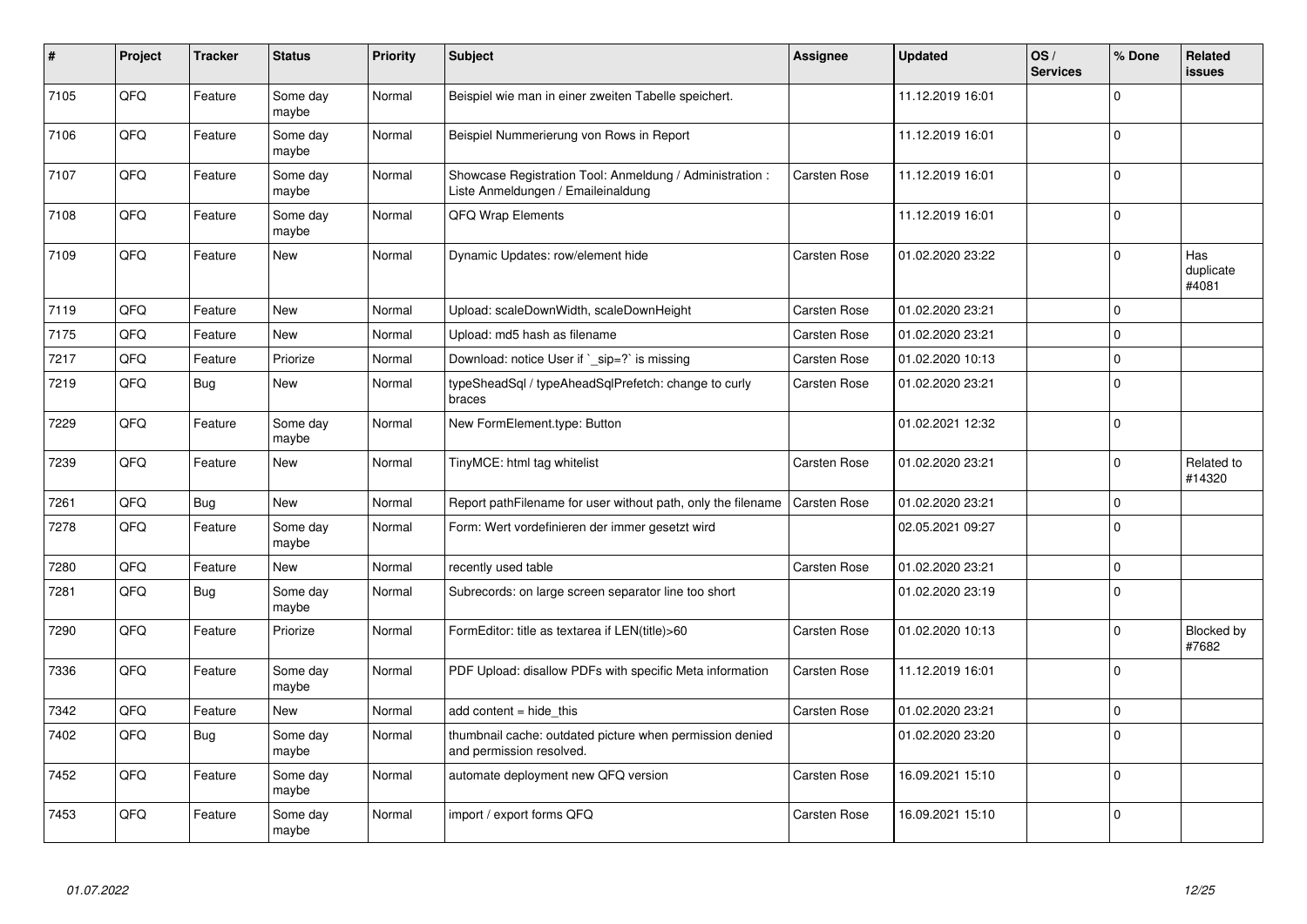| #    | Project | <b>Tracker</b> | <b>Status</b>     | <b>Priority</b> | Subject                                                                                               | <b>Assignee</b>     | <b>Updated</b>   | OS/<br><b>Services</b> | % Done      | Related<br>issues                                                      |
|------|---------|----------------|-------------------|-----------------|-------------------------------------------------------------------------------------------------------|---------------------|------------------|------------------------|-------------|------------------------------------------------------------------------|
| 7456 | QFQ     | Bug            | Some day<br>maybe | Low             | Todos in Code: solve or make ticket                                                                   | <b>Carsten Rose</b> | 16.09.2021 15:10 |                        | $\Omega$    |                                                                        |
| 7480 | QFQ     | Feature        | New               | Normal          | Record History (Undo / Redo)                                                                          | Carsten Rose        | 11.12.2019 16:16 |                        | $\Omega$    | Related to<br>#2361                                                    |
| 7481 | QFQ     | Feature        | <b>New</b>        | Normal          | Detect 'BaseUrl' automatically                                                                        | <b>Carsten Rose</b> | 01.02.2020 23:21 |                        | $\Omega$    |                                                                        |
| 7512 | QFQ     | Bug            | New               | Normal          | FE: inputType=number >> 'pattern' is not respected                                                    | <b>Carsten Rose</b> | 01.02.2020 23:22 |                        | $\Omega$    |                                                                        |
| 7513 | QFQ     | Bug            | New               | Normal          | Radios not correct aligned                                                                            | <b>Carsten Rose</b> | 01.02.2020 23:22 |                        | 0           |                                                                        |
| 7519 | QFQ     | Feature        | New               | Normal          | Select: Multi                                                                                         | <b>Carsten Rose</b> | 01.02.2020 23:22 |                        | $\Omega$    |                                                                        |
| 7520 | QFQ     | Feature        | <b>New</b>        | Normal          | QR Code:  AS _qr ( AS _link)                                                                          | <b>Carsten Rose</b> | 01.02.2020 23:22 |                        | 0           |                                                                        |
| 7521 | QFQ     | Feature        | <b>New</b>        | Normal          | TemplateGroup: fe.type=upload                                                                         | Carsten Rose        | 01.02.2020 23:21 |                        | $\Omega$    | Related to<br>#9706                                                    |
| 7522 | QFQ     | Feature        | Priorize          | Normal          | Inserting default index.html to folder (Avoid Apache<br>Indexing)                                     | Carsten Rose        | 01.02.2020 10:13 |                        | $\Omega$    |                                                                        |
| 7524 | QFQ     | Bug            | New               | Normal          | QFQ throws a 'General Error' if 'fileadmin/protected/log/' is<br>not writeable                        | <b>Carsten Rose</b> | 01.02.2020 23:22 |                        | $\Omega$    |                                                                        |
| 7547 | QFQ     | Bug            | New               | Normal          | Error Message in afterSave: wrong parameter column<br>reported                                        | Carsten Rose        | 01.02.2020 23:22 |                        | $\Omega$    |                                                                        |
| 7574 | QFQ     | Bug            | New               | Normal          | Substitute error: form element not reported / dont parse<br>Form.note                                 | <b>Carsten Rose</b> | 01.02.2020 23:21 |                        | $\Omega$    |                                                                        |
| 7602 | QFQ     | Feature        | ToDo              | High            | Multi Select: with checkboxes                                                                         | Benjamin Baer       | 22.03.2022 09:07 |                        | $\mathbf 0$ |                                                                        |
| 7616 | QFQ     | Bug            | Priorize          | Normal          | Selectlist with Enum & Dynamic Update                                                                 | <b>Carsten Rose</b> | 01.02.2020 10:13 |                        | 0           |                                                                        |
| 7630 | QFQ     | Feature        | Priorize          | Normal          | detailed error message for simple upload                                                              | Carsten Rose        | 01.02.2020 10:13 |                        | $\Omega$    |                                                                        |
| 7650 | QFQ     | Bug            | <b>New</b>        | High            | Optional do not show 'required' sign on FormElement                                                   | Carsten Rose        | 03.05.2021 21:14 |                        | 0           |                                                                        |
| 7656 | QFQ     | Bug            | Priorize          | Normal          | FE with required, 'pattern' and 'extraButtonLock': always<br>complain about missing value             | <b>Carsten Rose</b> | 01.02.2020 10:13 |                        | $\Omega$    |                                                                        |
| 7660 | QFQ     | Feature        | New               | Normal          | IMAP: import mails to DB, move / delete mails                                                         | Carsten Rose        | 01.02.2020 09:52 |                        | 0           |                                                                        |
| 7681 | QFQ     | Feature        | New               | Normal          | Optional switch off 'check for modified record'                                                       | Carsten Rose        | 01.02.2020 23:21 |                        | $\mathbf 0$ |                                                                        |
| 7683 | QFQ     | Feature        | New               | Normal          | Special column names in '{{ SELECT  AS _link }}' should<br>be detected                                | <b>Carsten Rose</b> | 01.02.2020 23:21 |                        | $\Omega$    |                                                                        |
| 7685 | QFQ     | Bug            | New               | Normal          | Open FormElement from QFQ error message and save<br>modified record: error about missing {{formId:F}} | Carsten Rose        | 01.02.2020 23:22 |                        | $\Omega$    |                                                                        |
| 7730 | QFQ     | Feature        | Priorize          | Normal          | SELECT Box: title in between                                                                          | Benjamin Baer       | 01.02.2020 23:22 |                        | $\mathbf 0$ |                                                                        |
| 7732 | QFQ     | Feature        | Some day<br>maybe | Normal          | Javascript: Lazy Loading der add on libs                                                              | Benjamin Baer       | 08.06.2022 10:38 |                        | $\Omega$    | Related to<br>#12611,<br>Related to<br>#12490,<br>Related to<br>#10013 |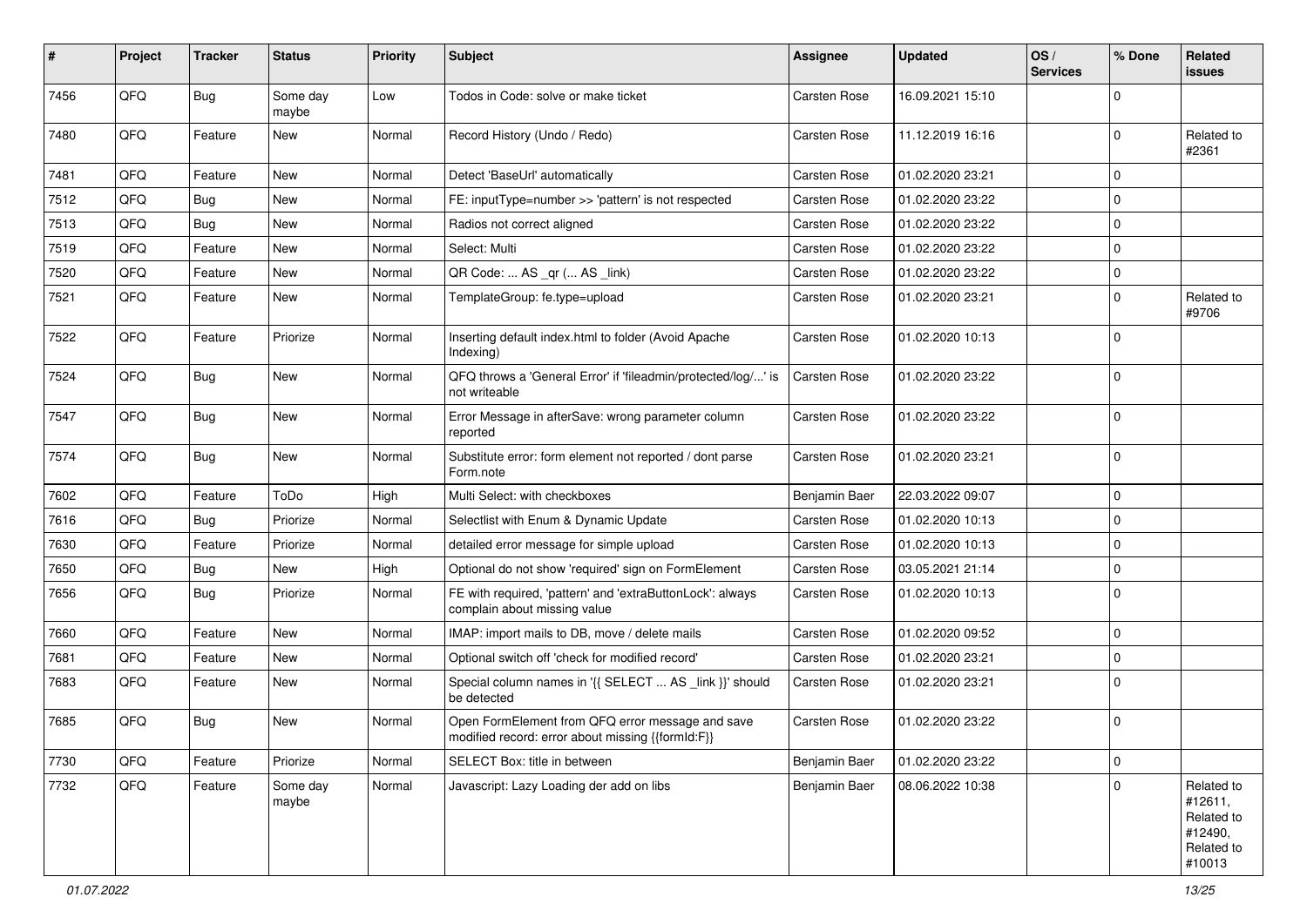| #    | Project | <b>Tracker</b> | <b>Status</b>     | <b>Priority</b> | Subject                                                                        | <b>Assignee</b>     | <b>Updated</b>   | OS/<br><b>Services</b> | % Done      | Related<br><b>issues</b>                        |
|------|---------|----------------|-------------------|-----------------|--------------------------------------------------------------------------------|---------------------|------------------|------------------------|-------------|-------------------------------------------------|
| 7795 | QFQ     | <b>Bug</b>     | <b>New</b>        | Normal          | Readonly Form: Typeahead-Felder                                                | <b>Carsten Rose</b> | 01.02.2020 23:22 |                        | $\Omega$    | Related to<br>#10640                            |
| 7812 | QFQ     | Feature        | New               | Normal          | FE 'Subrecord' - new option 'subrecordShowFilter',<br>'subrecordPaging'        | <b>Carsten Rose</b> | 01.02.2020 23:22 |                        | $\Omega$    |                                                 |
| 7850 | QFQ     | Feature        | New               | High            | Upload records: non 'pathFileName' column                                      | <b>Carsten Rose</b> | 03.05.2021 21:14 |                        | 0           |                                                 |
| 7890 | QFQ     | <b>Bug</b>     | New               | Normal          | FormElement 'required': extraButtonInfo not aligned                            | <b>Carsten Rose</b> | 11.06.2021 21:17 |                        | $\Omega$    | Related to<br>#11517                            |
| 7899 | QFQ     | <b>Bug</b>     | New               | High            | Fe.type=password / retype / required: always complain about<br>missing value   | Carsten Rose        | 03.05.2021 21:14 |                        | $\Omega$    |                                                 |
| 7920 | QFQ     | Feature        | New               | Normal          | FE: Syntax Highlight, Zeinlenumbruch                                           | Carsten Rose        | 01.02.2020 10:03 |                        | $\mathbf 0$ |                                                 |
| 7921 | QFQ     | Feature        | Some day<br>maybe | Normal          | Rest API Export: URL kuerzer machen                                            |                     | 01.02.2020 23:19 |                        | $\Omega$    |                                                 |
| 7924 | QFQ     | Feature        | New               | Normal          | Radio/Checkbox with Tooltip                                                    | <b>Carsten Rose</b> | 01.02.2020 23:22 |                        | $\mathbf 0$ |                                                 |
| 7965 | QFQ     | Feature        | Priorize          | Normal          | Input type 'text' with visual format - currency                                | Benjamin Baer       | 03.01.2022 07:45 |                        | $\Omega$    |                                                 |
| 8034 | QFQ     | Feature        | Priorize          | Normal          | FormElement 'data': 22.22.2222 should not be accepted                          | <b>Carsten Rose</b> | 01.02.2020 10:13 |                        | $\mathbf 0$ |                                                 |
| 8037 | QFQ     | Bug            | Priorize          | Normal          | FE.type=upload (advanced mode): {{slaveId:V}} missing<br>during dynamic update | Carsten Rose        | 01.02.2020 10:13 |                        | $\Omega$    |                                                 |
| 8044 | QFQ     | Feature        | Priorize          | Normal          | Transaction: a) Form, b) Report                                                | <b>Carsten Rose</b> | 05.05.2021 22:14 |                        | $\mathbf 0$ | Related to<br>#8043                             |
| 8049 | QFQ     | Bug            | New               | Normal          | FE.type=note, column 'value': text moves some pixel to top<br>after save       | <b>Carsten Rose</b> | 01.02.2020 23:22 |                        | $\Omega$    |                                                 |
| 8056 | QFQ     | Feature        | Some day<br>maybe | Normal          | Termin Organisation (Reservation)                                              |                     | 01.02.2020 23:19 |                        | $\Omega$    | Related to<br>#8658                             |
| 8082 | QFQ     | Feature        | Priorize          | High            | Contact form without saving record                                             | <b>Carsten Rose</b> | 07.12.2021 15:20 |                        | $\Omega$    | Related to<br>#8587,<br><b>Blocks</b><br>#11850 |
| 8083 | QFQ     | Bug            | New               | High            | FormEditor: primary table list does not respect<br>'indexDb={{indexData:Y}}'   | <b>Carsten Rose</b> | 03.05.2021 21:14 |                        | $\Omega$    | Has<br>duplicate<br>#6678                       |
| 8089 | QFQ     | Feature        | <b>New</b>        | Normal          | Copy/Paste for FormElements                                                    | <b>Carsten Rose</b> | 01.02.2020 23:22 |                        | $\mathbf 0$ |                                                 |
| 8101 | QFQ     | Feature        | Some day<br>maybe | Normal          | Password hash: support further hashing methods                                 | <b>Carsten Rose</b> | 16.09.2021 15:10 |                        | $\mathbf 0$ |                                                 |
| 8106 | QFQ     | Bug            | Some day<br>maybe | Normal          | Dynamic Update: Feld kann nicht auf empty zurückgesetzt<br>werden              | <b>Carsten Rose</b> | 11.12.2019 16:01 |                        | $\mathbf 0$ |                                                 |
| 8187 | QFQ     | Feature        | New               | Normal          | Subrecord: enable/hide new button - make new/edit/delete<br>customizeable.     | Carsten Rose        | 06.03.2021 18:44 |                        | $\Omega$    | Related to<br>#11326                            |
| 8204 | QFQ     | Feature        | Priorize          | High            | Position 'required mark'                                                       | Carsten Rose        | 16.06.2021 13:44 |                        | $\mathbf 0$ |                                                 |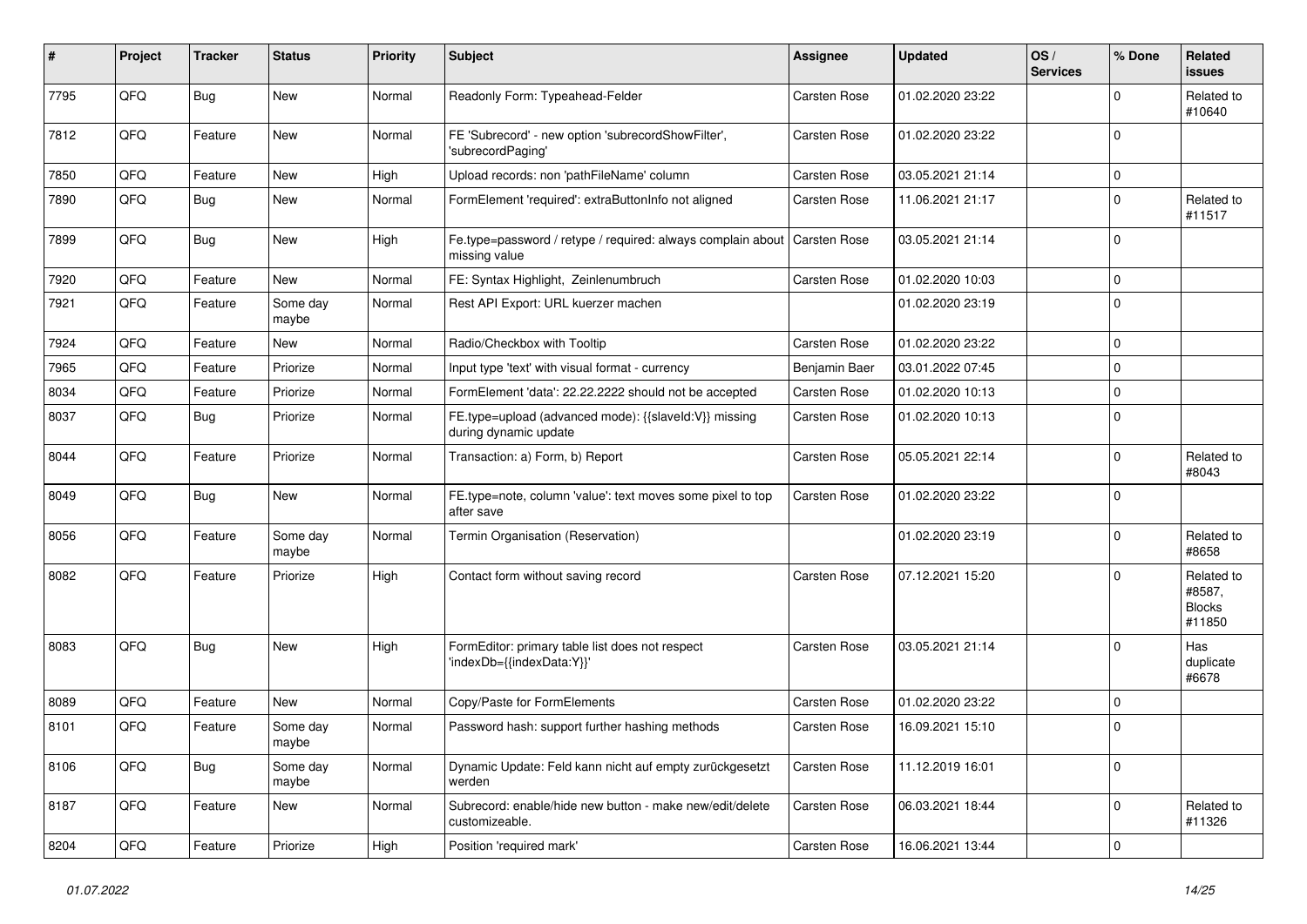| $\sharp$ | Project | <b>Tracker</b> | <b>Status</b>     | <b>Priority</b> | <b>Subject</b>                                                                                         | <b>Assignee</b>     | <b>Updated</b>   | OS/<br><b>Services</b> | % Done         | Related<br>issues    |
|----------|---------|----------------|-------------------|-----------------|--------------------------------------------------------------------------------------------------------|---------------------|------------------|------------------------|----------------|----------------------|
| 8217     | QFQ     | Feature        | <b>New</b>        | Normal          | if-elseif-else construct                                                                               | Carsten Rose        | 16.03.2021 18:41 |                        | $\Omega$       | Related to<br>#10716 |
| 8277     | QFQ     | Feature        | Priorize          | Normal          | fe.parameter.default=                                                                                  | <b>Carsten Rose</b> | 01.02.2020 23:17 |                        | 0              | Related to<br>#8113  |
| 8316     | QFQ     | Bug            | Feedback          | Normal          | Documentation/Behaviour for Nested Queries and<br>Record-Store confusing                               | Nicola Chiapolini   | 20.11.2019 09:14 |                        | 0              |                      |
| 8336     | QFQ     | Feature        | <b>New</b>        | Normal          | Form > modified > Close New: a) Optional disable popup, b)<br>custom text, c) mode on save: close stay | <b>Carsten Rose</b> | 01.02.2020 23:22 |                        | 0              | Related to<br>#8335  |
| 8431     | QFQ     | <b>Bug</b>     | New               | High            | autocron.php with wrong path                                                                           | <b>Carsten Rose</b> | 03.05.2021 21:14 |                        | $\mathbf 0$    |                      |
| 8520     | QFQ     | Feature        | Some day<br>maybe | Normal          | Bring QFQ to Composer                                                                                  | Carsten Rose        | 16.09.2021 15:10 |                        | $\Omega$       |                      |
| 8584     | QFQ     | Feature        | Priorize          | Normal          | FE 'Action' - never assign to Container (except Template<br>Group)                                     | <b>Carsten Rose</b> | 01.02.2020 10:13 |                        | $\mathbf 0$    |                      |
| 8585     | QFQ     | Feature        | Priorize          | Normal          | Enhance Error message for 'unknown form'                                                               | Carsten Rose        | 01.02.2020 10:13 |                        | 0              |                      |
| 8586     | QFQ     | Feature        | Some day<br>maybe | Normal          | QFQ: Enhance Error message for 'record not found'                                                      | <b>Carsten Rose</b> | 16.09.2021 15:10 |                        | $\Omega$       |                      |
| 8668     | QFQ     | Bug            | <b>New</b>        | High            | Pill disabled: dyamic mode 'hidden' not respected - FE is still<br>required                            | <b>Carsten Rose</b> | 03.05.2021 21:14 |                        | $\Omega$       |                      |
| 8702     | QFQ     | Feature        | <b>New</b>        | Normal          | Load Record which is locked: missing user info                                                         | Carsten Rose        | 11.12.2019 16:16 |                        | $\Omega$       | Related to<br>#9789  |
| 8719     | QFQ     | Feature        | <b>New</b>        | Normal          | extraButtonLock: add support for 0/1                                                                   | Carsten Rose        | 01.02.2020 23:22 |                        | $\Omega$       |                      |
| 8806     | QFQ     | Feature        | <b>New</b>        | Normal          | SQL Function nl2br                                                                                     | Carsten Rose        | 01.02.2020 23:22 |                        | 0              |                      |
| 8891     | QFQ     | Bug            | New               | High            | formSubmitLog: do not log passwords                                                                    | Enis Nuredini       | 25.03.2022 09:06 |                        | $\Omega$       |                      |
| 8892     | QFQ     | Feature        | Some day<br>maybe | Normal          | Display and Edit SQL Comments in Form Editor                                                           | <b>Carsten Rose</b> | 11.12.2019 16:01 |                        | $\Omega$       |                      |
| 8894     | QFQ     | Feature        | Some day<br>maybe | Normal          | Documentation Tags Usable in QFQ Application                                                           | <b>Carsten Rose</b> | 11.12.2019 16:01 |                        | $\mathbf 0$    |                      |
| 8962     | QFQ     | Feature        | <b>New</b>        | High            | allow for form fields with identical names                                                             | <b>Carsten Rose</b> | 03.05.2021 21:14 |                        | $\mathbf 0$    |                      |
| 8963     | QFQ     | Feature        | Priorize          | Normal          | Setting values in a store: flexible way                                                                | <b>Carsten Rose</b> | 05.05.2021 22:10 |                        | 0              | Related to<br>#8975  |
| 8975     | QFQ     | Feature        | <b>New</b>        | Normal          | Report Notation: 2.0                                                                                   | Carsten Rose        | 01.02.2020 23:22 |                        | $\Omega$       | Related to<br>#8963  |
| 9013     | QFQ     | <b>Bug</b>     | New               | Normal          | Error in Twig template not handled                                                                     | Carsten Rose        | 20.10.2021 13:43 |                        | 0              |                      |
| 9020     | QFQ     | <b>Bug</b>     | Some day<br>maybe | Normal          | radio mit buttonClass und dynamicUpdate lassen sich nicht<br>kombinieren                               |                     | 11.12.2019 16:01 |                        | $\mathbf 0$    |                      |
| 9024     | QFQ     | <b>Bug</b>     | Some day<br>maybe | Normal          | QFQ Einarbeitung                                                                                       |                     | 01.02.2020 15:56 |                        | 0              |                      |
| 9052     | QFG     | Feature        | Feedback          | High            | Report: CodeMirror with SQL Syntax Highlight in FE                                                     | Enis Nuredini       | 08.06.2022 10:25 |                        | $\overline{0}$ |                      |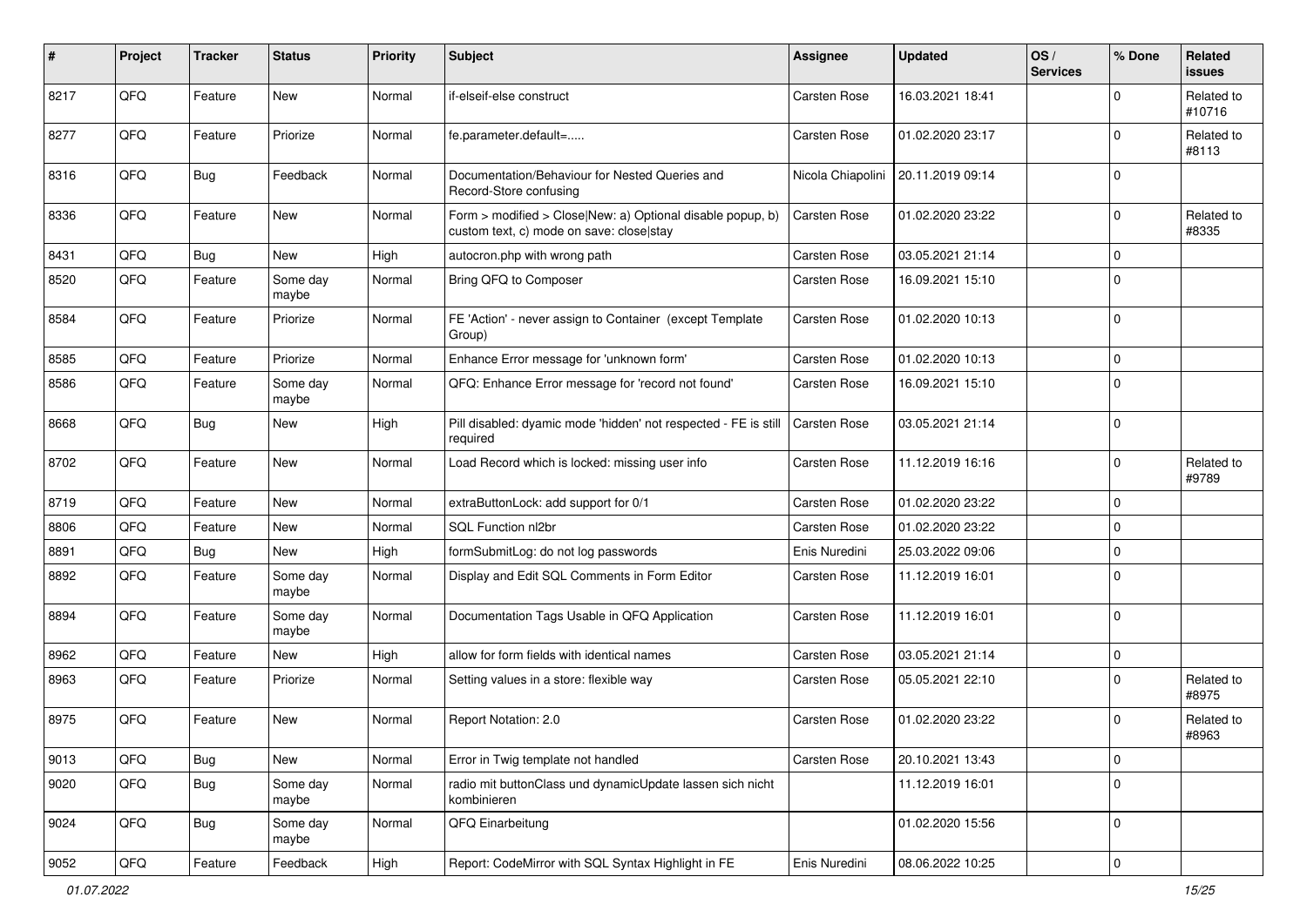| #    | Project | <b>Tracker</b> | <b>Status</b>     | <b>Priority</b> | <b>Subject</b>                                                                  | Assignee            | <b>Updated</b>   | OS/<br><b>Services</b> | % Done      | Related<br><b>issues</b>                     |
|------|---------|----------------|-------------------|-----------------|---------------------------------------------------------------------------------|---------------------|------------------|------------------------|-------------|----------------------------------------------|
| 9077 | QFQ     | <b>Bug</b>     | <b>New</b>        | Normal          | typeAheadSgl: report broken SQL                                                 | <b>Carsten Rose</b> | 29.06.2022 22:35 |                        | $\Omega$    | Related to<br>#4018                          |
| 9121 | QFQ     | <b>Bug</b>     | Priorize          | High            | sip links have r and __dbIndexData set                                          | <b>Carsten Rose</b> | 12.06.2021 10:41 |                        | $\mathbf 0$ |                                              |
| 9126 | QFQ     | <b>Bug</b>     | Some day<br>maybe | Normal          | hidden Form elements are present in page source                                 |                     | 02.01.2021 18:41 |                        | $\Omega$    |                                              |
| 9127 | QFQ     | <b>Bug</b>     | <b>New</b>        | Normal          | Error Message: change 'roll over' color - text not readable                     | <b>Carsten Rose</b> | 01.02.2020 23:22 |                        | $\mathbf 0$ |                                              |
| 9128 | QFQ     | Feature        | New               | Normal          | Error Message: not replaced variables- a) replace back to<br>'{{', b) underline | <b>Carsten Rose</b> | 01.02.2020 23:22 |                        | $\Omega$    | Related to<br>#9129                          |
| 9129 | QFQ     | Feature        | <b>New</b>        | Normal          | sqlValidate: Message as notification, not as error                              | <b>Carsten Rose</b> | 01.02.2020 23:22 |                        | $\Omega$    | Related to<br>#9128                          |
| 9130 | QFQ     | Feature        | Some day<br>maybe | Normal          | tablesorter: Automatic Row numbering / Zeilenummer                              | Benjamin Baer       | 01.02.2020 23:22 |                        | $\Omega$    |                                              |
| 9135 | QFQ     | Feature        | Priorize          | Normal          | Progress Bar generic / replace old hourglass download<br>popup                  | Benjamin Baer       | 03.01.2022 07:43 |                        | $\Omega$    |                                              |
| 9136 | QFQ     | Feature        | <b>New</b>        | Normal          | Create ZIP files with dynamic PDFs                                              | <b>Carsten Rose</b> | 01.02.2020 23:22 |                        | $\mathbf 0$ |                                              |
| 9173 | QFQ     | <b>Bug</b>     | Priorize          | Urgent          | Stale Record Lock: Firefox                                                      | <b>Carsten Rose</b> | 03.05.2021 21:14 |                        | $\Omega$    | Related to<br>#9789                          |
| 9177 | QFQ     | Bug            | <b>New</b>        | Normal          | Bug? QFQ tries to save an action FE, which has real<br>existing column name     | <b>Carsten Rose</b> | 01.02.2020 23:22 |                        | $\Omega$    |                                              |
| 9208 | QFQ     | Feature        | <b>New</b>        | Normal          | Manage 'recent' records                                                         | Carsten Rose        | 01.02.2020 23:22 |                        | $\Omega$    |                                              |
| 9221 | QFQ     | Feature        | New               | Normal          | typeAhead: Zeichenlimite ausschalten                                            | <b>Carsten Rose</b> | 29.06.2022 22:36 |                        | $\Omega$    |                                              |
| 9281 | QFQ     | Bug            | Some day<br>maybe | Normal          | Allow STRICT TRANS TABLES                                                       | Carsten Rose        | 02.01.2021 18:43 |                        | $\mathbf 0$ |                                              |
| 9317 | QFQ     | Bug            | <b>New</b>        | Normal          | FE.type=note: with dynamic show/hidden an empty label<br>causes trouble         | <b>Carsten Rose</b> | 01.02.2020 23:22 |                        | $\Omega$    |                                              |
| 9346 | QFQ     | Feature        | Priorize          | Normal          | beforeSave: check if an upload is given                                         | <b>Carsten Rose</b> | 11.06.2021 21:18 |                        | $\Omega$    |                                              |
| 9347 | QFQ     | <b>Bug</b>     | <b>New</b>        | High            | FE.type=upload with dynamic show/hidden: required not<br>detected               | Carsten Rose        | 12.06.2021 10:40 |                        | $\Omega$    | Related to<br>#5305,<br>Related to<br>#12398 |
| 9348 | QFQ     | Feature        | <b>New</b>        | Normal          | defaultThumbnailSize: pre render thumbnails                                     | <b>Carsten Rose</b> | 12.06.2021 09:05 |                        | $\Omega$    |                                              |
| 9352 | QFQ     | Feature        | <b>New</b>        | Normal          | FE 'Native' fire slaveld, sqlAfter, sqllns                                      | Carsten Rose        | 01.02.2020 23:22 |                        | $\mathbf 0$ |                                              |
| 9394 | QFQ     | Feature        | Priorize          | Normal          | REST: allow for non numerical ids in get requests                               | <b>Carsten Rose</b> | 05.05.2021 22:10 |                        | $\Omega$    |                                              |
| 9531 | QFQ     | Bug            | <b>New</b>        | High            | FE File: Dynamic Update / modeSql / required detected even<br>it not set        | <b>Carsten Rose</b> | 11.06.2021 20:32 |                        | $\Omega$    | Related to<br>#12398                         |
| 9533 | QFQ     | <b>Bug</b>     | New               | Normal          | FE.type=upload: Check in 'beforeSave' if upload is given                        | Carsten Rose        | 01.02.2020 23:22 |                        | $\Omega$    | Related to<br>#11523                         |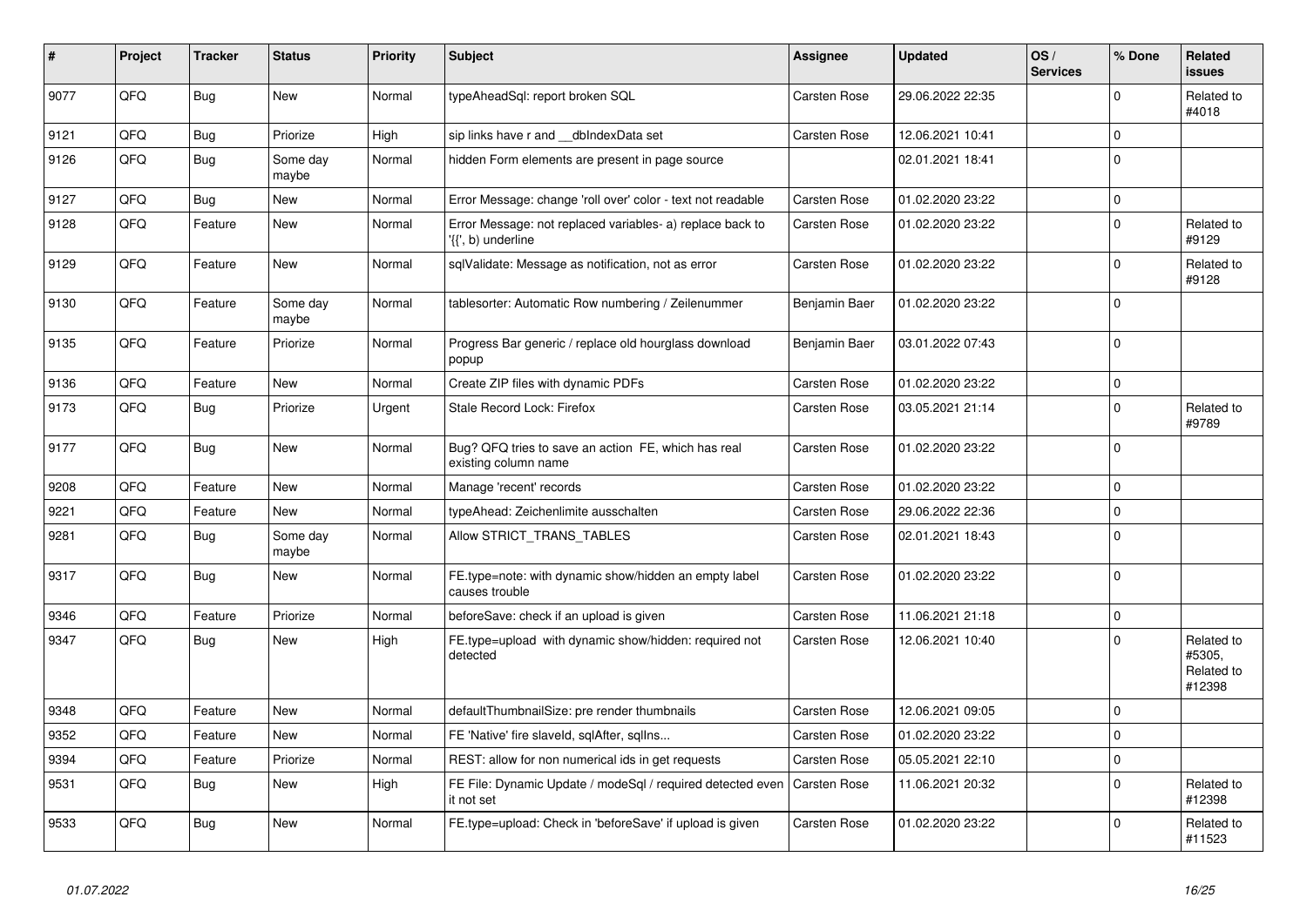| #    | Project | <b>Tracker</b> | <b>Status</b>     | <b>Priority</b> | Subject                                                                                                  | <b>Assignee</b>     | <b>Updated</b>   | OS/<br><b>Services</b> | % Done      | Related<br>issues                                                       |
|------|---------|----------------|-------------------|-----------------|----------------------------------------------------------------------------------------------------------|---------------------|------------------|------------------------|-------------|-------------------------------------------------------------------------|
| 9534 | QFQ     | Bug            | Priorize          | Urgent          | FE.type=upload: 'Unknown Mode: ID"                                                                       | Carsten Rose        | 03.05.2021 21:14 |                        | 0           | Related to<br>#9532                                                     |
| 9535 | QFQ     | Bug            | Feedback          | Normal          | Report:  AS '_vertical' - column to wide - vertical >> rot45,<br>rot <sub>90</sub>                       | Benjamin Baer       | 01.02.2020 15:56 |                        | $\Omega$    |                                                                         |
| 9537 | QFQ     | Feature        | <b>New</b>        | Normal          | FormEditor: Edit fieldset in FrontEnd                                                                    | <b>Carsten Rose</b> | 01.02.2020 23:22 |                        | 0           |                                                                         |
| 9548 | QFQ     | Feature        | Feedback          | High            | FormElement: Pattern mismatch - optional report only on<br>focus lost                                    | Benjamin Baer       | 03.05.2021 21:14 |                        | $\Omega$    |                                                                         |
| 9579 | QFQ     | Feature        | Some day<br>maybe | Normal          | Multiform with Process Row                                                                               | Carsten Rose        | 11.12.2019 16:01 |                        | $\Omega$    |                                                                         |
| 9602 | QFQ     | Feature        | <b>New</b>        | Normal          | Form definition as JSON                                                                                  | Carsten Rose        | 01.02.2020 23:21 |                        | $\Omega$    | Related to<br>#9600                                                     |
| 9668 | QFQ     | Feature        | Priorize          | Normal          | Form.mode: rename 'hidden' to 'hide'                                                                     | <b>Carsten Rose</b> | 05.05.2021 22:14 |                        | 0           | Related to<br>#6437                                                     |
| 9669 | QFQ     | Bug            | Some day<br>maybe | Normal          | Checkbox / Template Group: radio/checkbox visible broken<br>after 'add'                                  | <b>Carsten Rose</b> | 16.06.2021 13:47 |                        | $\Omega$    | Related to<br>#8091                                                     |
| 9704 | QFQ     | Feature        | Some dav<br>maybe | Normal          | Thumbnails Generieren beim Splitten von PDF Files                                                        | Carsten Rose        | 11.12.2019 16:01 |                        | $\Omega$    |                                                                         |
| 9706 | QFQ     | Feature        | <b>New</b>        | Normal          | Multi File Upload (hidden template group)                                                                | <b>Carsten Rose</b> | 01.02.2020 23:22 |                        | $\Omega$    | Related to<br>#7521,<br>Related to<br>#5562,<br>Related to<br>#13330    |
| 9707 | QFQ     | Feature        | <b>New</b>        | Normal          | SIP security: encode pageld and check pageld on decode                                                   | <b>Carsten Rose</b> | 01.02.2020 23:22 |                        | $\Omega$    |                                                                         |
| 9773 | QFQ     | Bug            | <b>New</b>        | Normal          | form.parameter.formModeGlobal=requiredOff                                                                | Carsten Rose        | 01.02.2020 15:56 |                        | $\Omega$    |                                                                         |
| 9777 | QFQ     | Feature        | <b>New</b>        | Normal          | Logging QFQ Variables                                                                                    | <b>Carsten Rose</b> | 16.12.2019 17:17 |                        | $\Omega$    |                                                                         |
| 9781 | QFQ     | Feature        | <b>New</b>        | Normal          | Button: CSS class to make buttons smaller                                                                | Carsten Rose        | 01.02.2020 23:22 |                        | $\Omega$    |                                                                         |
| 9783 | QFQ     | Bug            | <b>New</b>        | Normal          | Email with special characters                                                                            | <b>Carsten Rose</b> | 01.02.2020 23:22 |                        | $\mathbf 0$ |                                                                         |
| 9811 | QFQ     | Feature        | <b>New</b>        | Normal          | Report: tag every n'th row                                                                               | <b>Carsten Rose</b> | 01.02.2020 23:22 |                        | $\mathbf 0$ |                                                                         |
| 9834 | QFQ     | Bug            | Priorize          | Normal          | Input elements with tag 'disabled' are missing on<br>form-submit: server option 'processReadOnly' broken | <b>Carsten Rose</b> | 07.12.2021 16:43 |                        | $\Omega$    | Related to<br>#9691,<br>Related to<br>#5305, Has<br>duplicate<br>#12331 |
| 9853 | QFQ     | Feature        | New               | Normal          | Check das SQL / QFQ / Mail Logfile geschrieben wird                                                      |                     | 09.01.2020 11:15 |                        | $\mathbf 0$ |                                                                         |
| 9855 | QFQ     | Bug            | New               | Normal          | <b>Required Check</b>                                                                                    |                     | 01.02.2020 15:56 |                        | $\mathbf 0$ |                                                                         |
| 9862 | QFQ     | <b>Bug</b>     | Priorize          | Normal          | Failed writing to sql mail qfq.log should throw an exception                                             | Carsten Rose        | 01.02.2020 10:13 |                        | 0           |                                                                         |
| 9898 | QFQ     | Bug            | Feedback          | Normal          | Formular trotz Timeout gespeichert                                                                       | Benjamin Baer       | 01.02.2020 15:56 |                        | $\mathbf 0$ |                                                                         |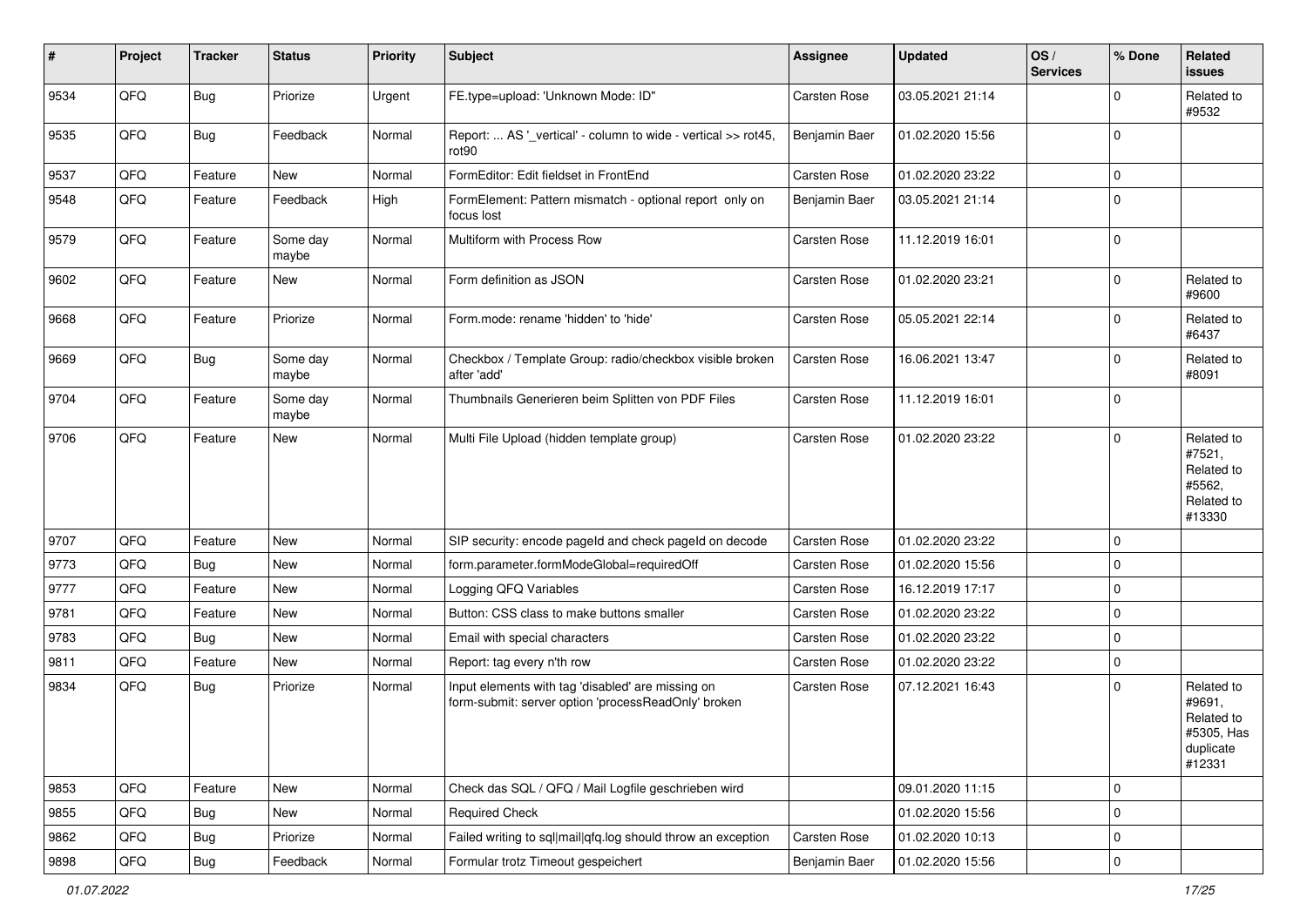| #     | Project | <b>Tracker</b> | <b>Status</b>     | <b>Priority</b> | Subject                                                                                                                               | Assignee            | <b>Updated</b>   | OS/<br><b>Services</b> | % Done      | Related<br>issues                                                      |
|-------|---------|----------------|-------------------|-----------------|---------------------------------------------------------------------------------------------------------------------------------------|---------------------|------------------|------------------------|-------------|------------------------------------------------------------------------|
| 9900  | QFQ     | Feature        | Priorize          | Normal          | Generic API Call: tt-content record >> JSON                                                                                           | Carsten Rose        | 01.02.2020 10:13 |                        | $\mathbf 0$ |                                                                        |
| 9927  | QFQ     | Feature        | New               | Normal          | QFQ Update: a) Update nur machen wenn BE User<br>eingeloggt ist., b) Bei Fehler genaue Meldung welcher<br>Updateschritt Probleme hat. | <b>Carsten Rose</b> | 22.01.2020 12:59 |                        | $\mathbf 0$ |                                                                        |
| 9928  | QFQ     | Feature        | Priorize          | Normal          | SpecialColumnName: a) Deprecated: ' AS "_+tag " ', b)<br>New: ' AS "_ <tag1><tag2>"</tag2></tag1>                                     | <b>Carsten Rose</b> | 01.02.2020 23:17 |                        | $\mathbf 0$ | Related to<br>#9929                                                    |
| 9947  | QFQ     | Bug            | Priorize          | Normal          | Unwanted error message if missing 'typeAheadSqlPrefetch'                                                                              | Carsten Rose        | 01.02.2020 10:13 |                        | $\mathbf 0$ |                                                                        |
| 9958  | QFQ     | Bug            | Priorize          | Normal          | Broken subrecord query: no error message                                                                                              | Carsten Rose        | 05.02.2021 15:15 |                        | $\mathbf 0$ |                                                                        |
| 9968  | QFQ     | Feature        | Priorize          | Normal          | Tooltip in Links for Developer                                                                                                        | <b>Carsten Rose</b> | 01.02.2020 23:17 |                        | $\mathbf 0$ |                                                                        |
| 9975  | QFQ     | Bug            | Priorize          | Normal          | Dropdown Menu: 'r:3' broken                                                                                                           | Carsten Rose        | 01.02.2020 10:13 |                        | $\mathbf 0$ |                                                                        |
| 9983  | QFQ     | Feature        | New               | Normal          | Report Notation: new keyword 'range'                                                                                                  | Carsten Rose        | 01.02.2020 15:55 |                        | $\mathbf 0$ |                                                                        |
| 10003 | QFQ     | Feature        | Priorize          | Normal          | fieldset: stronger visualize group                                                                                                    | Benjamin Baer       | 12.02.2020 08:13 |                        | $\mathbf 0$ |                                                                        |
| 10005 | QFQ     | Feature        | Priorize          | Normal          | Report / special column name:  AS calendar                                                                                            | Carsten Rose        | 03.06.2020 17:28 |                        | $\mathbf 0$ |                                                                        |
| 10011 | QFQ     | Feature        | Priorize          | Normal          | Offer new STORE_TYPO3 Variable 'beUser', 'beEmail'                                                                                    | Carsten Rose        | 08.05.2021 09:51 |                        | $\mathbf 0$ | Related to<br>#10012,<br>Related to<br>#12511                          |
| 10012 | QFQ     | Feature        | Priorize          | Normal          | redirectAllMailTo: {{beEmail:T}}                                                                                                      | <b>Carsten Rose</b> | 08.05.2021 09:54 |                        | 0           | Related to<br>#12412,<br>Related to<br>#12413,<br>Related to<br>#10011 |
| 10013 | QFQ     | Feature        | Some day<br>maybe | Normal          | FE.typ=editor: CodeMirror                                                                                                             | Carsten Rose        | 08.06.2022 10:37 |                        | $\Omega$    | Related to<br>#12611,<br>Related to<br>#12490,<br>Related to<br>#7732  |
| 10014 | QFQ     | Feature        | New               | Normal          | Manual.rst: describe behaviour and process order of<br>fillStoreVar, slaveId, sqlBefore,                                              | Carsten Rose        | 01.02.2020 22:31 |                        | 0           |                                                                        |
| 10015 | QFQ     | Feature        | Priorize          | Normal          | Monospace in Textarea                                                                                                                 | Carsten Rose        | 03.02.2020 13:40 |                        | $\mathbf 0$ |                                                                        |
| 10080 | QFQ     | Feature        | New               | Normal          | Popup on 'save' / 'close': configure dialog (answer<br>yes/no/cancle/)                                                                | Carsten Rose        | 28.03.2021 20:52 |                        | $\mathbf 0$ | Is duplicate<br>of #12262                                              |
| 10081 | QFQ     | Bug            | New               | High            | Stale record lock after 'forbidden' character                                                                                         | Carsten Rose        | 03.05.2021 21:12 |                        | $\Omega$    | Related to<br>#10082,<br>Related to<br>#9789                           |
| 10082 | QFQ     | Bug            | New               | Normal          | FE.type=SELECT - 'sanatize' Class                                                                                                     | Carsten Rose        | 07.05.2020 09:36 |                        | $\Omega$    | Related to<br>#10081                                                   |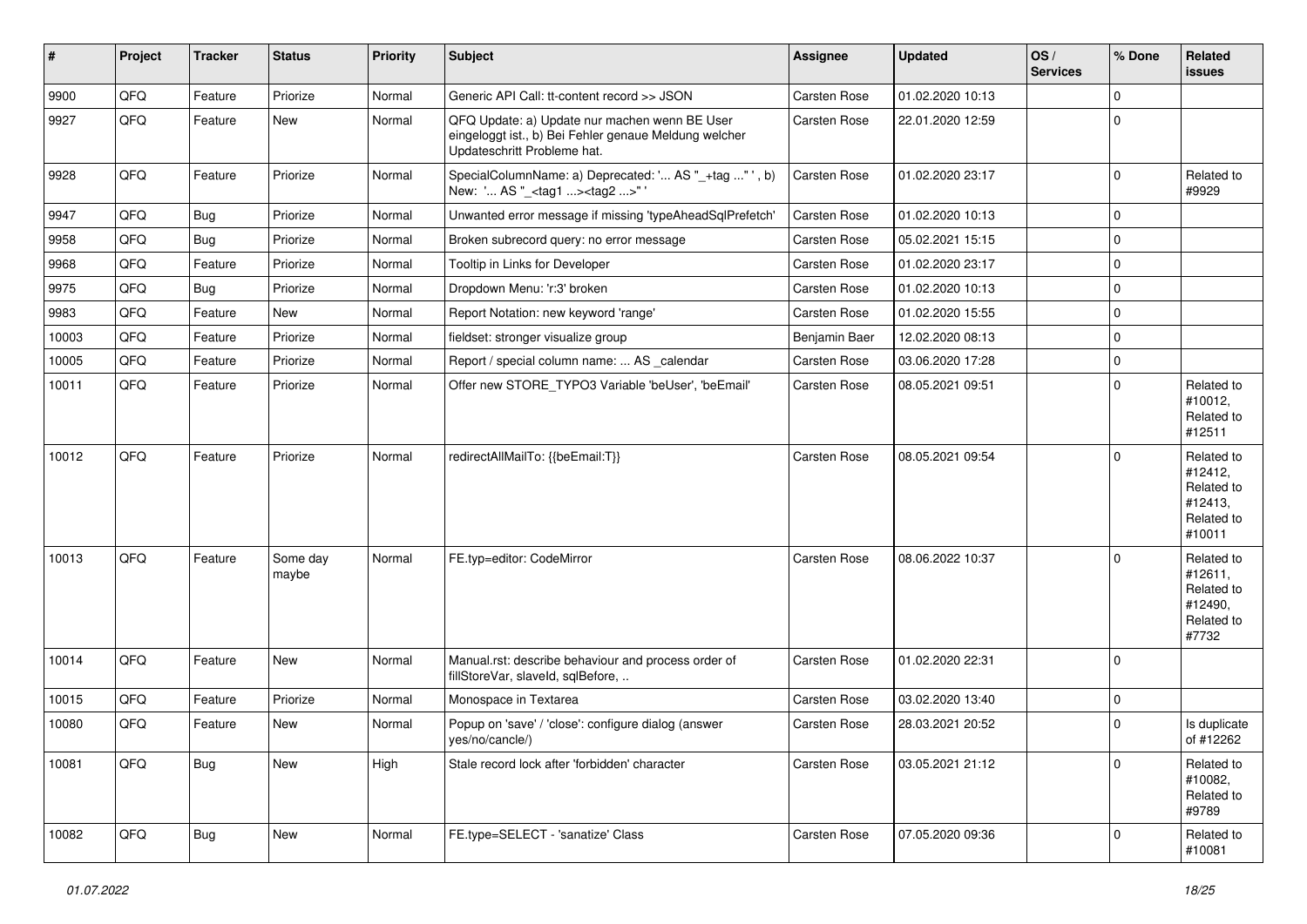| #     | Project        | <b>Tracker</b> | <b>Status</b>     | <b>Priority</b> | Subject                                                                             | <b>Assignee</b>     | <b>Updated</b>   | OS/<br><b>Services</b> | % Done      | Related<br>issues                                                    |
|-------|----------------|----------------|-------------------|-----------------|-------------------------------------------------------------------------------------|---------------------|------------------|------------------------|-------------|----------------------------------------------------------------------|
| 10095 | QFQ            | Feature        | Some day<br>maybe | Normal          | Generic Gitlab Integration into QFQ                                                 | <b>Carsten Rose</b> | 16.09.2021 15:10 |                        | $\Omega$    |                                                                      |
| 10114 | QFQ            | Feature        | New               | High            | Symbol (Link): 'G:' (Glyphicon) replaced by 'i:' (icon)                             |                     | 07.12.2021 17:19 |                        | $\Omega$    | Related to<br>#3797,<br>Related to<br>#4194                          |
| 10116 | QFQ            | Feature        | Some day<br>maybe | Normal          | TypeAhead: Tag - show inside 'input' element                                        | <b>Carsten Rose</b> | 16.09.2021 15:09 |                        | $\Omega$    |                                                                      |
| 10119 | QFQ            | Feature        | New               | Normal          | Dropdown (selectlist) & TypeAhead: format and catagorize<br>list                    | Carsten Rose        | 07.05.2020 09:36 |                        | 0           |                                                                      |
| 10124 | QFQ            | Feature        | Feedback          | Normal          | qfq AAI-Login                                                                       | Karin Niffeler      | 07.05.2020 09:36 |                        | 0           |                                                                      |
| 10322 | QFQ            | Bug            | New               | Normal          | FormElement / Radio: missing column 'enum' >> FE not<br>reported                    | <b>Carsten Rose</b> | 07.05.2020 09:37 |                        | $\Omega$    |                                                                      |
| 10324 | QFQ            | Bug            | New               | Normal          | Excel Export mit Template funktioniert nur, wenn Template<br>vor uid kommt          |                     | 30.03.2020 11:20 |                        | $\Omega$    | Related to<br>#10257                                                 |
| 10345 | QFQ            | Feature        | New               | Normal          | Templates - Patterns QFQ Style                                                      |                     | 03.05.2021 21:01 |                        | $\mathbf 0$ | Related to<br>#10713                                                 |
| 10384 | QFQ            | Feature        | <b>New</b>        | Normal          | Parameter Exchange QFQ Instances                                                    |                     | 07.05.2020 09:38 |                        | $\Omega$    |                                                                      |
| 10443 | QFQ            | Feature        | In Progress       | Normal          | Konzept api / live                                                                  | <b>Carsten Rose</b> | 07.05.2020 09:39 |                        | $\mathbf 0$ |                                                                      |
| 10463 | QFQ            | Feature        | New               | Normal          | Report_link: expliztes setzen von HTML Tags (Bedarf fuer<br>'data-selenium' & 'id') | Enis Nuredini       | 23.03.2022 09:23 |                        | $\Omega$    | Related to<br>#7648                                                  |
| 10506 | QFQ            | Bug            | <b>New</b>        | High            | Template Group broken on MultiDB instance                                           | Carsten Rose        | 03.05.2021 21:12 |                        | $\Omega$    | Related to<br>#10505                                                 |
| 10508 | QFQ            | Bug            | New               | High            | Multi Form broken on Multi DB Instance                                              | <b>Carsten Rose</b> | 03.05.2021 21:12 |                        | $\mathbf 0$ |                                                                      |
| 10569 | QFQ            | Feature        | Priorize          | Normal          | link blank more safe                                                                | Enis Nuredini       | 25.03.2022 12:44 |                        | $\mathbf 0$ |                                                                      |
| 10588 | QFQ            | Bug            | New               | Normal          | typeahed Tag: Doku anpassen                                                         | Carsten Rose        | 12.11.2020 23:45 |                        | $\Omega$    |                                                                      |
| 10593 | QFQ            | Feature        | New               | Normal          | label2: text behind input element                                                   | <b>Carsten Rose</b> | 16.05.2020 10:57 |                        | $\mathbf 0$ |                                                                      |
| 10640 | QFQ            | <b>Bug</b>     | <b>New</b>        | High            | TypeAhead Tag: FE editierbar trotz readOnly                                         | <b>Carsten Rose</b> | 03.05.2021 21:12 |                        | $\mathbf 0$ | Related to<br>#7795                                                  |
| 10658 | QFQ            | <b>Bug</b>     | New               | Normal          | processReadOnly broken                                                              | <b>Carsten Rose</b> | 27.05.2020 17:55 |                        | $\mathbf 0$ |                                                                      |
| 10661 | QFQ            | <b>Bug</b>     | In Progress       | Normal          | Typo3 Warnungen                                                                     | <b>Carsten Rose</b> | 07.09.2021 13:23 |                        | $\Omega$    | Related to<br>#12440                                                 |
| 10704 | QFQ            | <b>Bug</b>     | New               | Normal          | wkhtml problem rendering fullCalendar.js / fabric.js >><br>successor: puppeteer     | Carsten Rose        | 12.11.2020 23:45 |                        | $\Omega$    | Related to<br>#5024,<br>Related to<br>#4650,<br>Related to<br>#10715 |
| 10714 | $\mathsf{QFQ}$ | Feature        | New               | Normal          | multi Table Form                                                                    | Carsten Rose        | 16.03.2021 18:44 |                        | $\mathbf 0$ |                                                                      |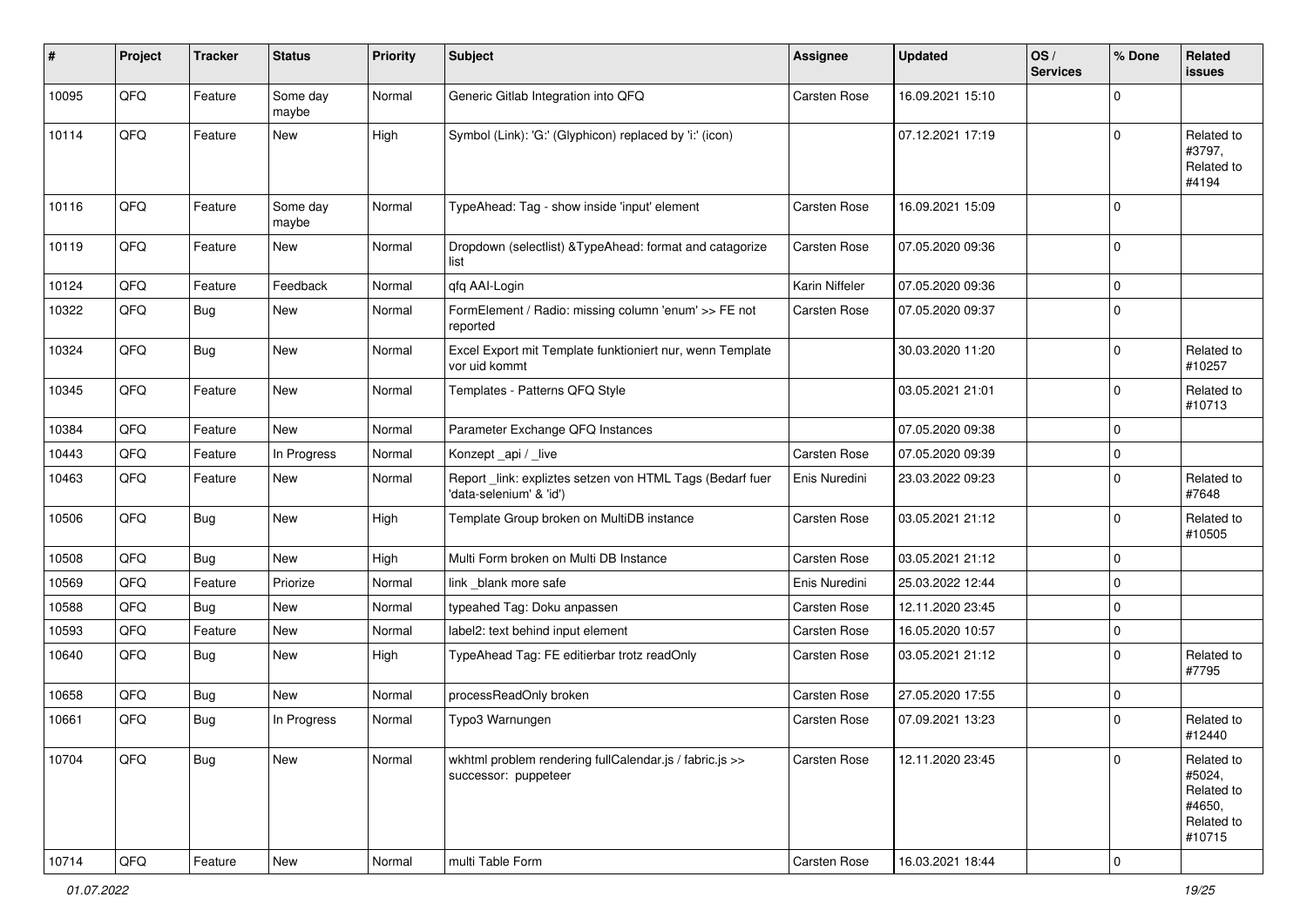| #     | Project | <b>Tracker</b> | <b>Status</b>     | <b>Priority</b> | <b>Subject</b>                                                                      | <b>Assignee</b>     | <b>Updated</b>   | OS/<br><b>Services</b> | % Done      | Related<br><b>issues</b>                     |
|-------|---------|----------------|-------------------|-----------------|-------------------------------------------------------------------------------------|---------------------|------------------|------------------------|-------------|----------------------------------------------|
| 10716 | QFQ     | Feature        | Some day<br>maybe | Normal          | Business Logic mit Externen Skripten                                                | Carsten Rose        | 16.09.2021 15:10 |                        | O           | Related to<br>#10713,<br>Related to<br>#8217 |
| 10738 | QFQ     | Feature        | Some day<br>maybe | Normal          | CORS headers for external API requests                                              |                     | 10.06.2020 14:00 |                        | $\Omega$    |                                              |
| 10745 | QFQ     | Feature        | Some day<br>maybe | Normal          | <b>Tablesorter Excel Export</b>                                                     | <b>Carsten Rose</b> | 16.09.2021 15:09 |                        | $\Omega$    |                                              |
| 10759 | QFQ     | Bug            | <b>New</b>        | Normal          | emptyMeansNull - Feld falsch aktualisiert                                           |                     | 12.11.2020 23:45 |                        | $\mathbf 0$ |                                              |
| 10763 | QFQ     | Feature        | <b>New</b>        | Normal          | form accessed and submitted despite logout?                                         |                     | 16.06.2020 11:43 |                        | 0           |                                              |
| 10766 | QFQ     | Bug            | New               | High            | Radiobutton / parameter.buttonClass=btn-default: dynamic<br>update                  |                     | 03.05.2021 21:12 |                        | $\Omega$    | Related to<br>#11237                         |
| 10782 | QFQ     | Feature        | Feedback          | Normal          | Tiny MCE: Image Upload                                                              | Enis Nuredini       | 16.05.2022 23:16 |                        | $\Omega$    | Related to<br>#12452                         |
| 10819 | QFQ     | Feature        | <b>New</b>        | Normal          | Persistent SIP - second try                                                         | <b>Carsten Rose</b> | 29.06.2020 23:02 |                        | $\Omega$    | Related to<br>#6261                          |
| 10874 | QFQ     | Feature        | New               | Normal          | Erstellen eines Foreign Keys in der Tabelle "FormElement"                           |                     | 13.07.2020 10:11 |                        | $\Omega$    |                                              |
| 10890 | QFQ     | Bug            | <b>New</b>        | Normal          | AutoCron hangs                                                                      |                     | 20.07.2020 13:56 |                        | $\mathbf 0$ |                                              |
| 10937 | QFQ     | Bug            | New               | Normal          | Fehler mit abhängigen Select- Feldern beim Positionieren                            | <b>Carsten Rose</b> | 12.11.2020 23:45 |                        | $\Omega$    |                                              |
| 10976 | QFQ     | Feature        | <b>New</b>        | Normal          | Excel Export Verbesserungen                                                         | <b>Carsten Rose</b> | 06.08.2020 10:56 |                        | $\Omega$    |                                              |
| 10979 | QFQ     | Feature        | <b>New</b>        | Normal          | Ajax Calls an API - dataReport                                                      | <b>Carsten Rose</b> | 11.05.2022 12:15 |                        | $\mathbf 0$ |                                              |
| 10996 | QFQ     | Feature        | New               | Normal          | Download video via sip: no seek                                                     | Carsten Rose        | 12.08.2020 14:18 |                        | $\Omega$    |                                              |
| 11036 | QFQ     | Feature        | Some day<br>maybe | Normal          | inline report editor permissions                                                    | <b>Carsten Rose</b> | 16.09.2021 15:09 |                        | $\Omega$    | Related to<br>#11323                         |
| 11057 | QFQ     | Bug            | <b>New</b>        | High            | Checkboxes ohne span.checkmark im Report werden<br>ausgeblendet                     | Benjamin Baer       | 03.05.2021 21:12 |                        | 0           | Related to<br>#11039                         |
| 11076 | QFQ     | Feature        | In Progress       | Normal          | SELECT  AS _websocket                                                               | Carsten Rose        | 30.08.2020 17:49 |                        | $\Omega$    |                                              |
| 11080 | QFQ     | Feature        | New               | Normal          | Send MQTT messages                                                                  | <b>Carsten Rose</b> | 29.08.2020 19:49 |                        | $\Omega$    |                                              |
| 11195 | QFQ     | Bug            | <b>New</b>        | Low             | Dynamic Update: Note not updated if new text is empty<br>(v20.4)                    |                     | 25.09.2020 11:14 |                        | $\Omega$    |                                              |
| 11217 | QFQ     | Feature        | Some day<br>maybe | Normal          | <b>Extend Script Functionality</b>                                                  | <b>Carsten Rose</b> | 16.09.2021 15:10 |                        | 0           |                                              |
| 11237 | QFQ     | <b>Bug</b>     | New               | High            | Radiobutton / parameter.buttonClass= btn-default - kein dirty<br>Trigger            | Benjamin Baer       | 03.05.2021 21:12 |                        | $\mathbf 0$ | Related to<br>#10766                         |
| 11239 | QFQ     | <b>Bug</b>     | New               | Normal          | Radiobutton (plain): horizontales Rendern abhängig vom<br>Datentyp in der Datenbank | Carsten Rose        | 30.09.2020 18:37 |                        | $\mathbf 0$ |                                              |
| 11320 | QFQ     | Feature        | Priorize          | Normal          | Typo3 Version 10 support                                                            | Carsten Rose        | 05.05.2021 22:09 |                        | $\mathbf 0$ |                                              |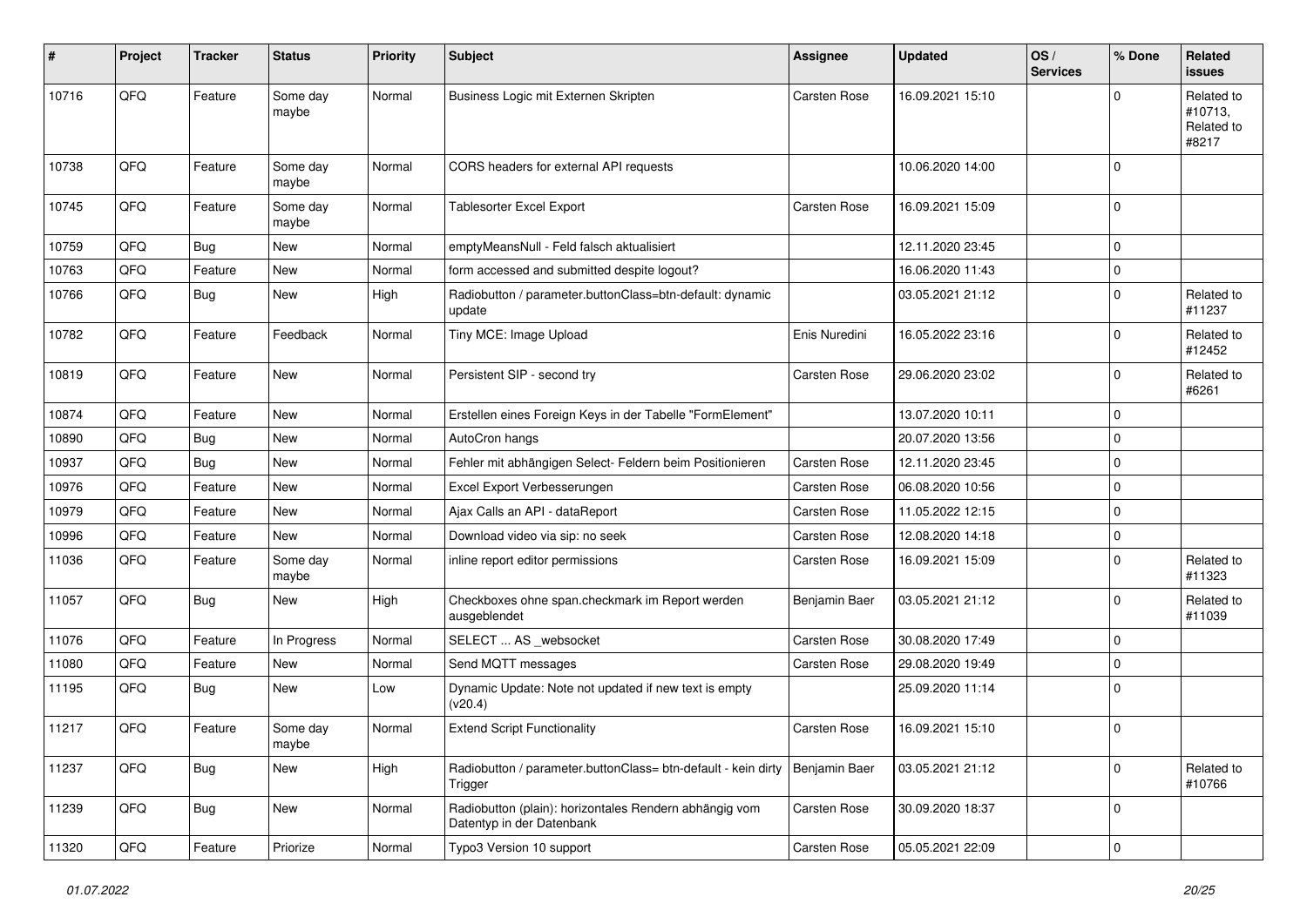| #     | Project | <b>Tracker</b> | <b>Status</b>     | <b>Priority</b> | <b>Subject</b>                                                         | <b>Assignee</b>     | <b>Updated</b>   | OS/<br><b>Services</b> | % Done         | Related<br>issues                                                                                                              |
|-------|---------|----------------|-------------------|-----------------|------------------------------------------------------------------------|---------------------|------------------|------------------------|----------------|--------------------------------------------------------------------------------------------------------------------------------|
| 11322 | QFQ     | Feature        | Some day<br>maybe | Normal          | Form Element JSON - (multiline parameter field)                        | Carsten Rose        | 16.09.2021 15:10 |                        | $\overline{0}$ |                                                                                                                                |
| 11323 | QFQ     | Feature        | Some day<br>maybe | Normal          | Report Frontend Editor Modal + Codemirror                              | <b>Carsten Rose</b> | 16.09.2021 15:10 |                        | $\Omega$       | Related to<br>#11036                                                                                                           |
| 11347 | QFQ     | Bug            | Feedback          | Normal          | If Bedingungen funktionieren nicht korrekt                             | Christoph Fuchs     | 21.03.2021 20:37 |                        | 0              |                                                                                                                                |
| 11460 | QFQ     | Feature        | New               | Normal          | Easier creation of changelog: gitchangelog                             | Carsten Rose        | 12.06.2021 10:20 |                        | $\mathbf 0$    | Related to<br>#13467                                                                                                           |
| 11504 | QFQ     | Feature        | <b>New</b>        | Normal          | Dynamic Update: Button text update for 'Save',' Close' &<br>'Delete'   | Carsten Rose        | 12.11.2020 23:44 |                        | $\Omega$       |                                                                                                                                |
| 11516 | QFQ     | Feature        | <b>New</b>        | Normal          | Multi Page Form (Previous/Next Buttons)                                | Carsten Rose        | 16.03.2021 17:52 |                        | 0              |                                                                                                                                |
| 11517 | QFQ     | Bug            | In Progress       | Normal          | extraButtonInfo Broken for multiple FormElements                       | <b>Carsten Rose</b> | 12.05.2022 13:12 |                        | $\mathbf 0$    | Related to<br>#7890,<br>Related to<br>#3811, Has<br>duplicate<br>#10905, Has<br>duplicate<br>#10553, Has<br>duplicate<br>#6779 |
| 11522 | QFQ     | Bug            | <b>New</b>        | Normal          | Aus/Einblenden von Reitern                                             |                     | 13.11.2020 14:58 |                        | $\mathbf 0$    |                                                                                                                                |
| 11523 | QFQ     | Feature        | <b>New</b>        | Normal          | Mit dynamic Update erkennen, ob Upload gemacht wurde                   | <b>Carsten Rose</b> | 13.11.2020 15:07 |                        | $\Omega$       | Related to<br>#9533                                                                                                            |
| 11534 | QFQ     | Feature        | New               | Normal          | Report: Action on selected rows - Table batchprocessing<br>feature     |                     | 18.11.2020 08:15 |                        | $\Omega$       |                                                                                                                                |
| 11535 | QFQ     | Feature        | <b>New</b>        | Normal          | Ability to create SQL columns in frontend QFQ forms                    |                     | 17.11.2020 12:11 |                        | $\mathbf 0$    |                                                                                                                                |
| 11630 | QFQ     | Bug            | Feedback          | High            | Bitte check ob CALL() in 20.11.0 noch so funktioniert wie in<br>20.4.1 | Enis Nuredini       | 28.05.2022 13:45 |                        | $\Omega$       | Related to<br>#11325                                                                                                           |
| 11667 | QFQ     | Bug            | <b>New</b>        | Normal          | MySQL mariadb-server-10.3: Incorrect datetime value                    | <b>Carsten Rose</b> | 03.05.2021 20:48 |                        | $\Omega$       |                                                                                                                                |
| 11668 | QFQ     | Bug            | New               | Normal          | Play function.sql - problem with mysql                                 | <b>Carsten Rose</b> | 03.05.2021 20:48 |                        | $\mathbf 0$    |                                                                                                                                |
| 11695 | QFQ     | <b>Bug</b>     | <b>New</b>        | Normal          | MultiForm required FE Error                                            | Carsten Rose        | 04.12.2020 13:34 |                        | $\Omega$       |                                                                                                                                |
| 11702 | QFQ     | Feature        | New               | Normal          | HTML Special Char makes no sense for 'allbut' if '&' is<br>forbidden   | <b>Carsten Rose</b> | 07.12.2021 16:35 |                        | $\Omega$       | Related to<br>#5112,<br>Related to<br>#14320                                                                                   |
| 11715 | QFG     | <b>Bug</b>     | New               | Normal          | acceptZeroAsRequired and requiredOffButMark do not<br>coincide         |                     | 08.12.2020 12:13 |                        | $\mathbf 0$    |                                                                                                                                |
| 11716 | QFQ     | Feature        | New               | Normal          | Form an beliebiger Stelle im Report anzeigen                           |                     | 09.12.2020 09:47 |                        | 0              |                                                                                                                                |
| 11747 | QFQ     | Feature        | New               | Normal          | Maintenance Page with Redirect                                         | Carsten Rose        | 03.05.2021 20:47 |                        | $\mathbf 0$    | Related to<br>#11741                                                                                                           |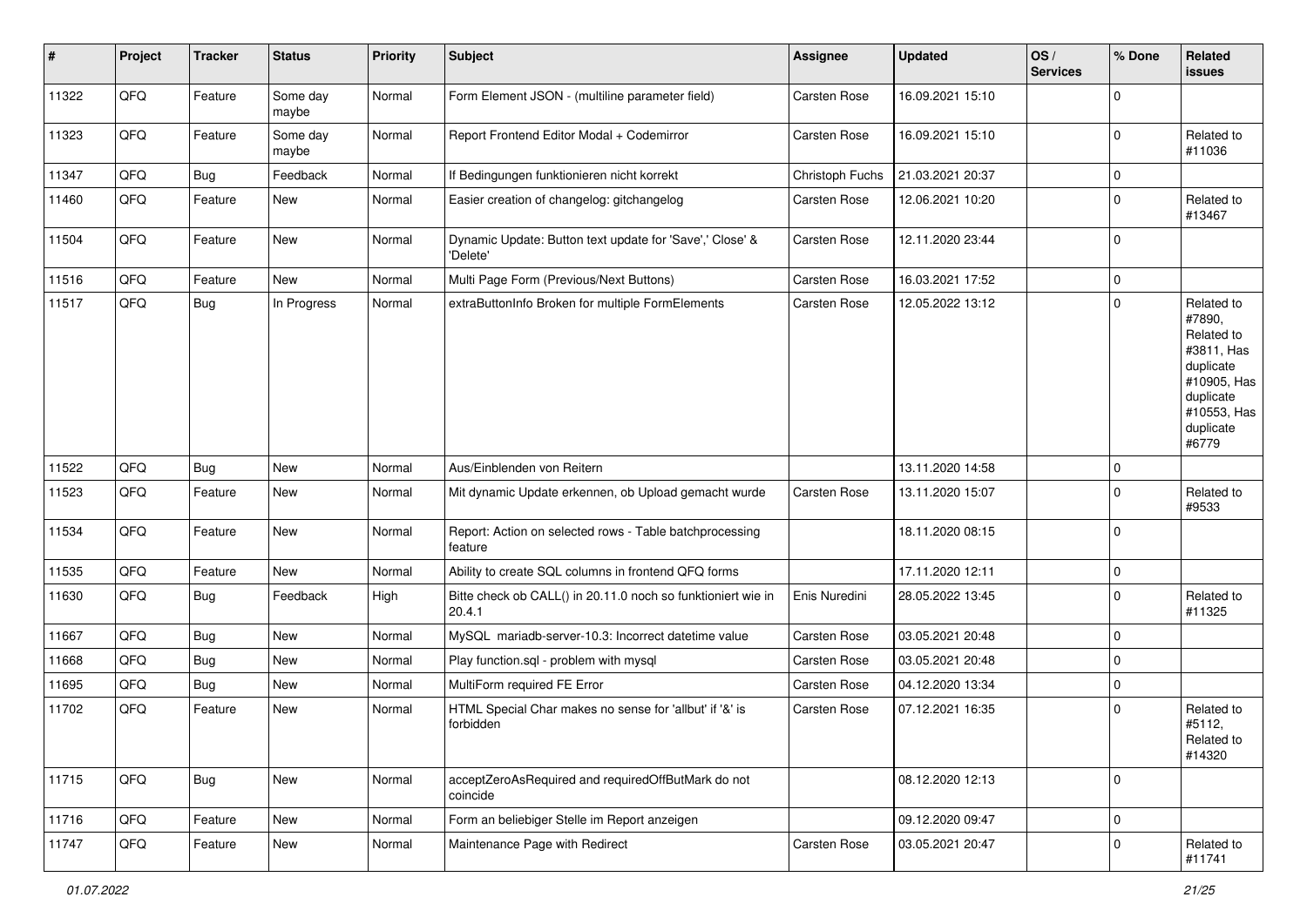| #     | Project | <b>Tracker</b> | <b>Status</b> | <b>Priority</b> | <b>Subject</b>                                                                                                      | <b>Assignee</b>                                        | <b>Updated</b>      | OS/<br><b>Services</b> | % Done      | Related<br><b>issues</b>                      |                      |
|-------|---------|----------------|---------------|-----------------|---------------------------------------------------------------------------------------------------------------------|--------------------------------------------------------|---------------------|------------------------|-------------|-----------------------------------------------|----------------------|
| 11752 | QFQ     | Bug            | New           | Normal          | checkbox renders multiple input elements with same name                                                             | <b>Carsten Rose</b>                                    | 17.12.2020 14:58    |                        | $\Omega$    | Related to<br>#11750                          |                      |
| 11775 | QFQ     | Feature        | <b>New</b>    | Normal          | Subrecord Tooltip pro Feld                                                                                          | <b>Carsten Rose</b>                                    | 18.12.2020 15:22    |                        | $\Omega$    | Related to<br>#11955                          |                      |
| 11850 | QFQ     | Feature        | <b>New</b>    | Urgent          | Wizard Form: basierend auf einer Tabelle eine Form<br>anlegen.                                                      |                                                        | 03.05.2021 21:12    |                        | $\Omega$    | Blocked by<br>#8082                           |                      |
| 11892 | QFQ     | Feature        | New           | Normal          | tablesorter: columns with links are hard to order - new<br>qualifier 'Y: <ord>'</ord>                               | Enis Nuredini                                          | 23.03.2022 09:22    |                        | $\mathbf 0$ |                                               |                      |
| 11893 | QFQ     | Feature        | New           | High            | Broken SIP: a) only report one time, b) only report in main<br>column                                               | <b>Carsten Rose</b>                                    | 12.05.2021 12:13    |                        | $\Omega$    | Related to<br>#12532,<br>Related to<br>#14187 |                      |
| 11955 | QFQ     | Feature        | <b>New</b>    | Normal          | subrecord: new title option to set <th> attributes - e.g. to<br/>customize tablesorter options.</th>                | attributes - e.g. to<br>customize tablesorter options. | <b>Carsten Rose</b> | 03.05.2021 20:47       |             | $\mathbf 0$                                   | Related to<br>#11775 |
| 11980 | QFQ     | Feature        | In Progress   | Normal          | protected verzeichnis MUSS geschützt werden                                                                         | <b>Carsten Rose</b>                                    | 07.09.2021 13:30    |                        | $\mathbf 0$ |                                               |                      |
| 12023 | QFQ     | Feature        | New           | Normal          | MySQL Stored Precdure: QDECODESPECIALCHAR()                                                                         | <b>Carsten Rose</b>                                    | 16.02.2021 11:16    |                        | $\Omega$    | Related to<br>#12022                          |                      |
| 12024 | QFQ     | Feature        | New           | Normal          | Excel Export: text columns by default decode<br>htmlspeciachar()                                                    | <b>Carsten Rose</b>                                    | 17.02.2021 23:55    |                        | $\Omega$    | Related to<br>#12022                          |                      |
| 12038 | QFQ     | Feature        | New           | Normal          | a) STORE_VAR: filenameOnlyStripUniq, b) SP:<br>QSTRIPUNIQ()                                                         |                                                        | 17.02.2021 23:55    |                        | 0           |                                               |                      |
| 12039 | QFQ     | Feature        | <b>New</b>    | Normal          | Missing htmlSpecialChar() in pre processing on form submit                                                          |                                                        | 18.02.2021 00:09    |                        | $\Omega$    | Related to<br>#14320                          |                      |
| 12040 | QFQ     | Bug            | New           | Normal          | FE Mode 'hidden' für zwei FEs auf einer Zeile                                                                       | <b>Carsten Rose</b>                                    | 18.02.2021 10:13    |                        | $\mathbf 0$ |                                               |                      |
| 12045 | QFQ     | Bug            | New           | Normal          | templateGroup afterSave FE: Aufruf ohne<br>sglHonorFormElements funktioniert nicht                                  | Carsten Rose                                           | 18.02.2021 16:33    |                        | $\mathbf 0$ |                                               |                      |
| 12066 | QFQ     | Bug            | New           | High            | enterAsSubmit: Forward wird nicht ausgeführt                                                                        | Enis Nuredini                                          | 29.05.2022 09:23    |                        | $\mathbf 0$ |                                               |                      |
| 12109 | QFQ     | Feature        | <b>New</b>    | Normal          | Donwload Link: Plain, SIP, Persistent Link, Peristent SIP -<br>new notation                                         | Carsten Rose                                           | 03.05.2021 20:45    |                        | $\mathbf 0$ | Related to<br>#12085                          |                      |
| 12119 | QFQ     | Feature        | <b>New</b>    | Normal          | AS paged: error message missing if there ist no 'r' argument.                                                       | Carsten Rose                                           | 03.05.2021 20:51    |                        | $\Omega$    |                                               |                      |
| 12133 | QFQ     | Bug            | <b>New</b>    | Normal          | NPM, phpSpreadSheet aktualisieren                                                                                   | <b>Carsten Rose</b>                                    | 15.03.2021 09:04    |                        | $\mathbf 0$ |                                               |                      |
| 12135 | QFQ     | Feature        | New           | Normal          | Subrecord: Notiz                                                                                                    |                                                        | 24.04.2021 16:58    |                        | $\mathbf 0$ |                                               |                      |
| 12146 | QFQ     | Feature        | New           | Normal          | Autocron Job: Anzeigen wann der naechste Job ausgefuehrt   Carsten Rose<br>wird, resp das er nicht ausgefuehrt wird |                                                        | 15.03.2021 15:23    |                        | 0           |                                               |                      |
| 12156 | QFQ     | Feature        | New           | Normal          | Form: Optional disable 'leave page'                                                                                 |                                                        | 03.05.2021 20:45    |                        | $\mathbf 0$ |                                               |                      |
| 12162 | QFQ     | Feature        | New           | Normal          | FE.type=sendmail: personalized mailing (several mails) via<br>template                                              | Carsten Rose                                           | 03.05.2021 20:45    |                        | 0           |                                               |                      |
| 12163 | QFQ     | Feature        | New           | Normal          | Checkbox: table wrap                                                                                                | Carsten Rose                                           | 03.05.2021 20:51    |                        | $\mathbf 0$ |                                               |                      |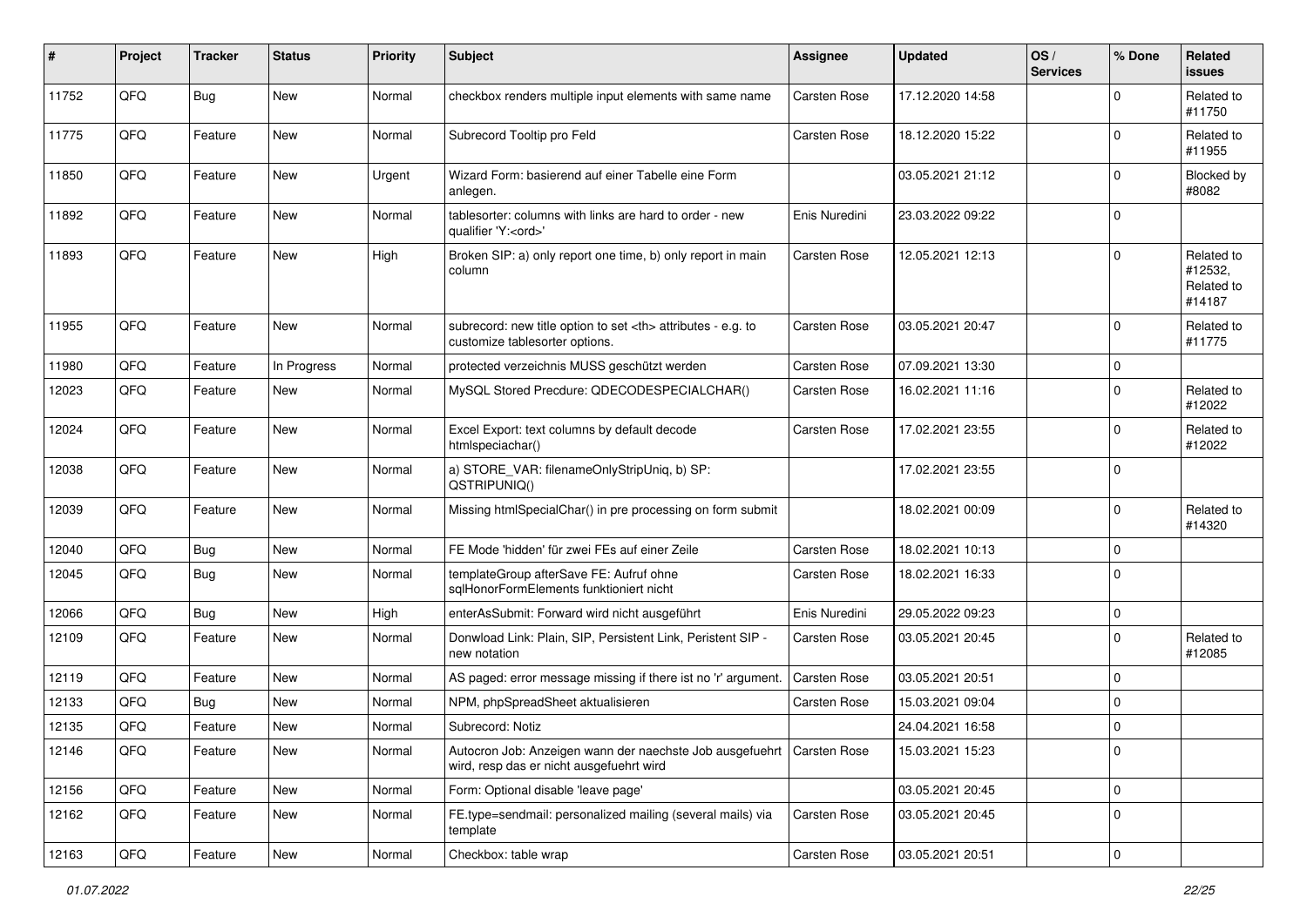| $\sharp$ | Project | <b>Tracker</b> | <b>Status</b>     | <b>Priority</b> | <b>Subject</b>                                                                                                 | <b>Assignee</b>     | <b>Updated</b>   | OS/<br><b>Services</b> | % Done      | Related<br><b>issues</b>                                                    |
|----------|---------|----------------|-------------------|-----------------|----------------------------------------------------------------------------------------------------------------|---------------------|------------------|------------------------|-------------|-----------------------------------------------------------------------------|
| 12186    | QFQ     | Feature        | New               | High            | TinyMCE Config für Objekte                                                                                     | Carsten Rose        | 07.12.2021 17:19 |                        | $\Omega$    | <b>Blocks</b><br>#12632                                                     |
| 12187    | QFQ     | Bug            | New               | Normal          | Trigger FormAsFile() via Report: probably problem with multi<br>DB setup                                       | <b>Carsten Rose</b> | 20.03.2021 21:20 |                        | 0           |                                                                             |
| 12262    | QFQ     | Feature        | ToDo              | Normal          | Form buttons on top: more customable                                                                           | Enis Nuredini       | 17.06.2022 10:44 |                        | $\Omega$    | Related to<br>#13945, Has<br>duplicate<br>#4046, Has<br>duplicate<br>#10080 |
| 12269    | QFQ     | Feature        | New               | Normal          | 2FA - Login                                                                                                    | Carsten Rose        | 03.05.2021 20:45 |                        | $\Omega$    |                                                                             |
| 12315    | QFQ     | Feature        | Some day<br>maybe | Normal          | Form History (Diffs) / Backups                                                                                 | <b>Carsten Rose</b> | 16.09.2021 15:10 |                        | $\mathbf 0$ |                                                                             |
| 12325    | QFQ     | Bug            | Priorize          | Normal          | MultiDB form.dblndex not working for report syntax                                                             | <b>Carsten Rose</b> | 07.09.2021 13:37 |                        | $\Omega$    | Related to<br>#12145,<br>Related to<br>#12314                               |
| 12327    | QFQ     | Bug            | <b>New</b>        | Normal          | Copy to clipboard: Glyphicon can not be changed                                                                | <b>Carsten Rose</b> | 27.12.2021 17:59 |                        | $\mathbf 0$ |                                                                             |
| 12330    | QFQ     | Feature        | New               | Normal          | Copy to input field / text area / TinyMCE                                                                      | <b>Carsten Rose</b> | 07.04.2021 09:01 |                        | $\mathbf 0$ |                                                                             |
| 12337    | QFQ     | Feature        | Some day<br>maybe | Normal          | Database.php: better caching                                                                                   | <b>Carsten Rose</b> | 16.09.2021 15:10 |                        | $\Omega$    |                                                                             |
| 12395    | QFQ     | Bug            | ToDo              | High            | QFQ Function: Result two times shown                                                                           | <b>Carsten Rose</b> | 18.02.2022 08:59 |                        | $\Omega$    |                                                                             |
| 12400    | QFQ     | Feature        | <b>New</b>        | Normal          | Tutorial ist in QFQ Doku, Wird in der Suche gefunden, es<br>gibt aber kein Menupunkt - Inhalt ueberpruefen     | <b>Carsten Rose</b> | 03.05.2021 20:45 |                        | 0           |                                                                             |
| 12412    | QFQ     | Feature        | New               | Normal          | Action/Escape qualifier 'e' (empty), '0': if given, an empty<br>string (or '0') will be treated as 'not found' | <b>Carsten Rose</b> | 08.05.2021 09:40 |                        | $\Omega$    | Related to<br>#12413,<br>Related to<br>#10012                               |
| 12413    | QFQ     | Feature        | New               | Normal          | STORE_TYPO3: enhance for {{be_users.email:T}},<br>{{fe users.email:T}}                                         | <b>Carsten Rose</b> | 03.05.2021 20:45 |                        | $\Omega$    | Related to<br>#12412,<br>Related to<br>#10012                               |
| 12439    | QFQ     | Feature        | In Progress       | Normal          | TinyMCE Paste from Word & Character Count/Limit                                                                | <b>Carsten Rose</b> | 05.05.2021 22:15 |                        | $\mathbf 0$ |                                                                             |
| 12452    | QFQ     | Feature        | Priorize          | Normal          | BaseURL: alsways with '/' at the end                                                                           | Carsten Rose        | 19.06.2022 13:45 |                        | $\Omega$    | Related to<br>#10782                                                        |
| 12463    | QFQ     | <b>Bug</b>     | ToDo              | High            | QFQ Function: 'function' and 'sql' on same level - output of<br>sql is shown two times.                        | Carsten Rose        | 15.12.2021 16:31 |                        | $\mathbf 0$ |                                                                             |
| 12465    | QFQ     | Feature        | New               | Normal          | QFQ Function: use in FE to fill StoreRecord                                                                    | Carsten Rose        | 05.05.2021 21:58 |                        | $\mathbf 0$ |                                                                             |
| 12468    | QFQ     | <b>Bug</b>     | New               | Urgent          | Form: update Form.title after save                                                                             | Carsten Rose        | 03.05.2021 21:12 |                        | $\mathbf 0$ |                                                                             |
| 12474    | QFQ     | Feature        | New               | Normal          | Check BaseConfigURL if it is given and the the last char is '/'                                                | Carsten Rose        | 03.05.2021 20:45 |                        | $\mathbf 0$ |                                                                             |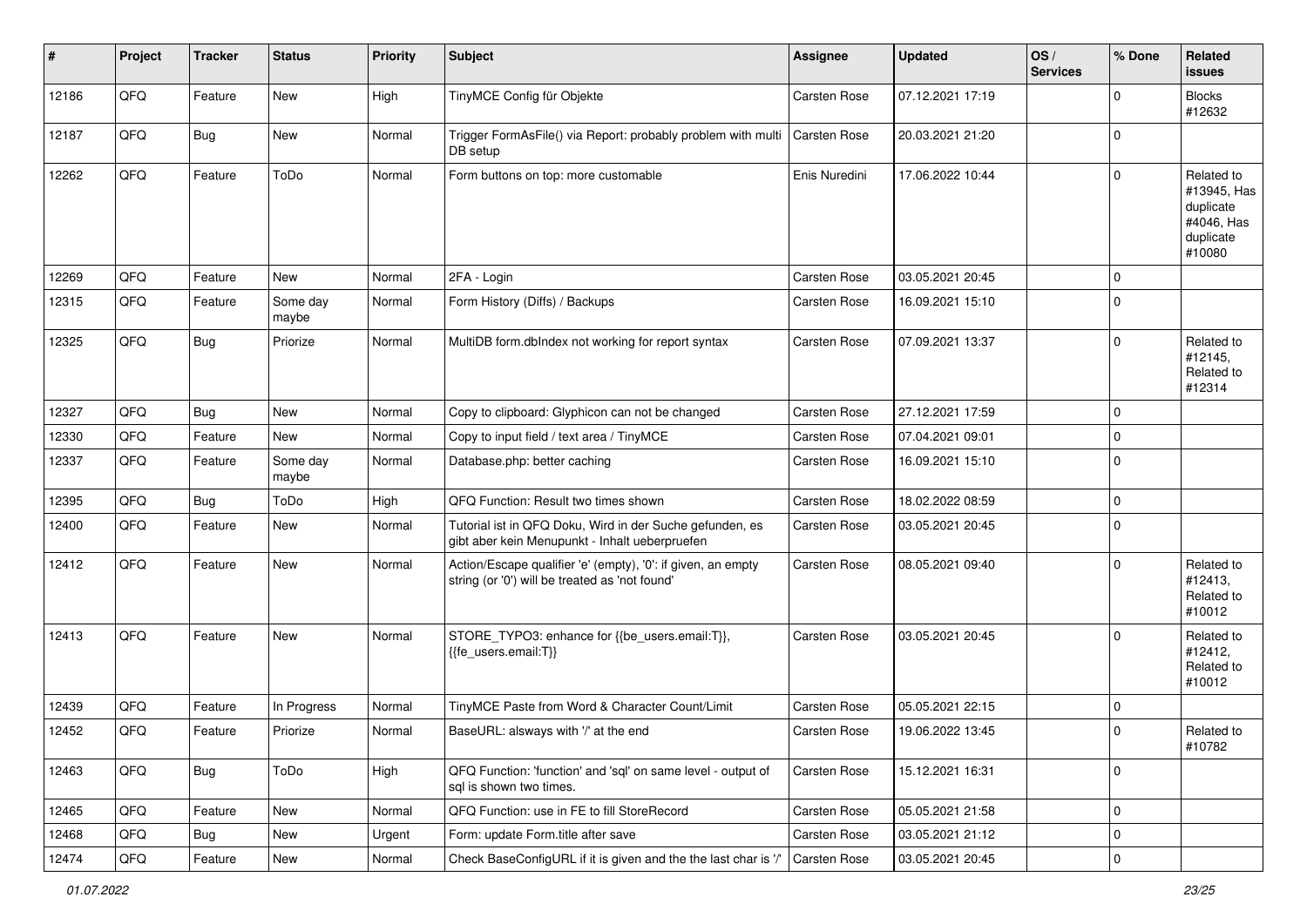| #     | Project | <b>Tracker</b> | <b>Status</b>     | <b>Priority</b> | <b>Subject</b>                                                                                                                                      | Assignee            | <b>Updated</b>   | OS/<br><b>Services</b> | % Done      | Related<br><b>issues</b>                                              |
|-------|---------|----------------|-------------------|-----------------|-----------------------------------------------------------------------------------------------------------------------------------------------------|---------------------|------------------|------------------------|-------------|-----------------------------------------------------------------------|
| 12476 | QFQ     | Feature        | New               | Normal          | clearMe: a) should trigger 'dirty', b) sticky on textarea resize                                                                                    | Benjamin Baer       | 04.01.2022 08:40 |                        | $\Omega$    | Related to<br>#9528                                                   |
| 12477 | QFQ     | Feature        | <b>New</b>        | Normal          | Support for refactoring: Form, FormElement, diverse<br>Tabellen/Spalten, tt-content Records                                                         | <b>Carsten Rose</b> | 03.05.2021 20:45 |                        | $\Omega$    |                                                                       |
| 12480 | QFQ     | Feature        | New               | Normal          | If QFQ upgrade is running, block further request                                                                                                    | <b>Carsten Rose</b> | 03.05.2021 20:45 |                        | $\mathbf 0$ |                                                                       |
| 12490 | QFQ     | Feature        | <b>New</b>        | Normal          | Loading Plugins in QFQ - see what tinymce does. (lazy<br>loading)                                                                                   | Benjamin Baer       | 08.06.2022 10:37 |                        | $\Omega$    | Related to<br>#12611,<br>Related to<br>#10013,<br>Related to<br>#7732 |
| 12503 | QFQ     | Feature        | Priorize          | Normal          | Detect dangerous UPDATE statement with missing WHERE                                                                                                | <b>Carsten Rose</b> | 05.05.2021 22:09 |                        | $\Omega$    |                                                                       |
| 12504 | QFQ     | Feature        | Priorize          | Normal          | sql.log: report fe.id                                                                                                                               | Carsten Rose        | 05.05.2021 22:09 |                        | $\mathbf 0$ |                                                                       |
| 12508 | QFQ     | <b>Bug</b>     | In Progress       | High            | gfg Form: sendMail                                                                                                                                  | Karin Niffeler      | 19.03.2022 17:48 |                        | $\Omega$    |                                                                       |
| 12512 | QFQ     | <b>Bug</b>     | <b>New</b>        | Normal          | Some MySQL Installation can't use 'stored procedures'                                                                                               | Carsten Rose        | 19.03.2022 17:48 |                        | $\Omega$    |                                                                       |
| 12513 | QFQ     | <b>Bug</b>     | New               | High            | Implement server side check of maxlength                                                                                                            | Carsten Rose        | 07.12.2021 17:19 |                        | $\Omega$    |                                                                       |
| 12520 | QFQ     | Bug            | New               | Normal          | Switch FE User: still active even FE User session expired                                                                                           | Carsten Rose        | 19.03.2022 17:48 |                        | $\mathbf 0$ |                                                                       |
| 12532 | QFQ     | Feature        | <b>New</b>        | High            | SIP-Parameter bei Seitenaufruf in Browser-Console<br>anzeigen                                                                                       | <b>Carsten Rose</b> | 07.12.2021 17:19 |                        | $\Omega$    | Related to<br>#11893,<br>Related to<br>#14187                         |
| 12544 | QFQ     | Feature        | <b>New</b>        | High            | a) ' AS _link' new also as ' AS _format', b) sortierung via<br>'display: none;', c) ' format' benoeitgt nicht zwingend<br>u/U/p/m/z/d               | <b>Carsten Rose</b> | 14.12.2021 16:03 |                        | $\Omega$    |                                                                       |
| 12545 | QFQ     | Bug            | New               | Urgent          | sql.log not created / updated                                                                                                                       | <b>Carsten Rose</b> | 14.12.2021 16:02 |                        | $\mathbf 0$ |                                                                       |
| 12546 | QFQ     | Bug            | Feedback          | Normal          | Branch 'Development' - Unit Tests mit dirty workaround<br>angepasst                                                                                 | Carsten Rose        | 19.03.2022 17:48 |                        | $\Omega$    |                                                                       |
| 12556 | QFQ     | Feature        | <b>New</b>        | Normal          | Pills Title: colored = static or dynamic on allrequiredgiven                                                                                        | Benjamin Baer       | 19.03.2022 17:49 |                        | $\Omega$    |                                                                       |
| 12581 | QFQ     | Bug            | New               | Normal          | Form.forward=close: Record 'new' in new browser tab ><br>save (& close) >> Form is not reloaded with new created<br>record id and stays in mode=new | <b>Carsten Rose</b> | 19.03.2022 17:48 |                        | $\Omega$    |                                                                       |
| 12603 | QFQ     | Feature        | <b>New</b>        | Normal          | Dropdown (Select), Radio, checkbox:<br>itemListAlways={{!SELECT key, value}}                                                                        | <b>Carsten Rose</b> | 19.03.2022 17:47 |                        | $\Omega$    |                                                                       |
| 12611 | QFQ     | Feature        | Some day<br>maybe | Normal          | Refactoring: Bootstrap with Lazy Loading                                                                                                            | Carsten Rose        | 08.06.2022 10:37 |                        | $\Omega$    | Related to<br>#12490,<br>Related to<br>#10013,<br>Related to<br>#7732 |